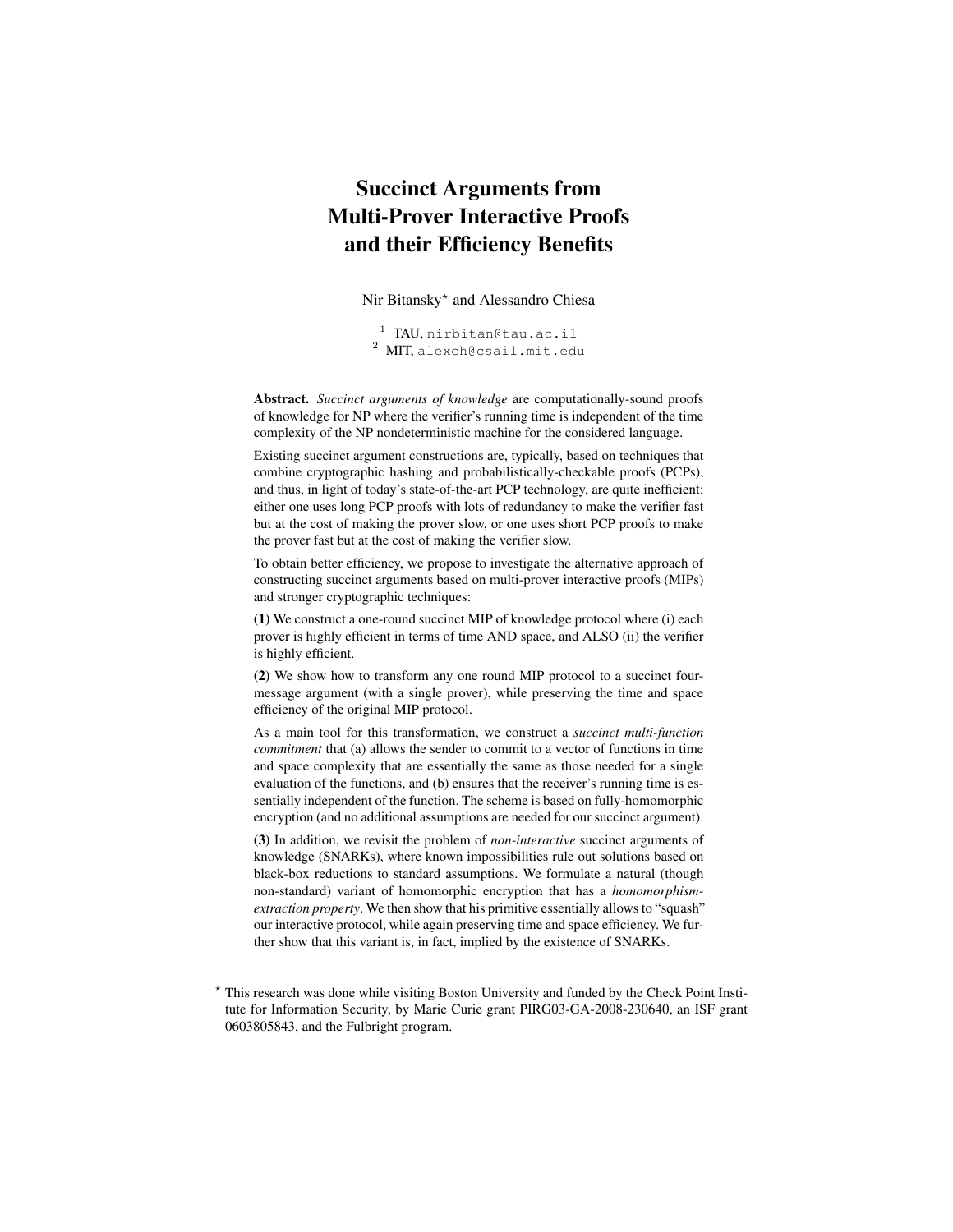## 1 Introduction

Interactive proofs & succinctness. Interactive proofs [\[GMR89\]](#page-16-0) are central to modern cryptography and complexity theory. One extensively-studied aspect of interactive proofs is their expressibility; this study culminated with the celebrated result that  $IP = PSPACE$ [\[Sha92\]](#page-17-0). Another aspect, which is the focus of this work, is that proofs for NP-statements can potentially be verified much faster than by directly checking an NP witness.

Unfortunately, in interactive proofs with statistical soundness, any non-trivial savings in verification time is unlikely (see, e.g., [\[BHZ87,](#page-15-0) [GH98,](#page-16-1) [GVW02,](#page-17-1) [Wee05\]](#page-17-2)). However, if we settle for proof systems with only *computational* soundness (also known as argument systems [\[BCC88\]](#page-15-1)), then significant savings can be made.

Indeed, using collision-resistant hash functions (CRHs) and probabilistically-checkable proofs (PCPs) [\[BFLS91\]](#page-15-2), Kilian [\[Kil92\]](#page-17-3) showed a four-message interactive argument where membership of an instance  $y$  in an NP language  $L$  can be verified in time that is bounded by  $p(k, |y|, \log t)$ , where t is the time to evaluate the NP verification relation for L on input y and a valid witness, p is a fixed polynomial independent of L, and k is a security parameter. Following tradition, we call such argument systems *succinct*.

A natural strengthening of computational soundness is (computational) *proof of knowledge*: it requires that, when the verifier is convinced by an efficient prover, not only can we conclude that a valid witness for the theorem *exists*, but also that such a witness can be *extracted* efficiently from the prover. Proof of knowledge is a natural property (satisfied by most proof system constructions, including the aforementioned one of Kilian [\[BG08\]](#page-15-3)) that is very useful in many applications of succinct arguments.

A special case of succinct arguments that has received a lot of attention is the one of succinct *non-interactive* arguments of knowledge (SNARKs). Indeed, SNARKs are known for their powerful applications including: non-interactive delegation of computation, succinct non-interactive secure computation, extractable cryptographic primitives [\[BCCT11\]](#page-15-4), and constructions of proof-carrying data [\[CT10,](#page-16-2) [BCCT12\]](#page-15-5).

#### 1.1 Existing Succinct Arguments and their Efficiency

Kilian's four-message succinct argument of knowledge works as follows: the prover first uses a Merkle hash tree to bind itself to a polynomial-size PCP oracle for the statement to be proven, and then answers the PCP verifier's queries while demonstrating consistency with the previous Merkle tree commitment.

Most SNARK constructions [\[Mic00,](#page-17-4) [DCL08,](#page-16-3) [BCCT11,](#page-15-4) [DFH11,](#page-16-4) [GLR11\]](#page-16-5) are based on techniques for "squashing" Kilian's protocol into a non-interactive one, and hence are also based on the "commit to a PCP oracle and then reveal" paradigm.<sup>[3](#page-1-0)</sup>

Room for improvement. The current state of affairs is unsatisfying in two respects: on the one hand, from an "understanding perspective" it is unsatisfying that the only

<span id="page-1-0"></span><sup>&</sup>lt;sup>3</sup> An exception are the SNARKs constructed in [\[BCCT12\]](#page-15-5), which rely on recursive composition and "bootstrapping" of SNARKs with an expensive offline phase [\[Gro10,](#page-17-5) [Lip11,](#page-17-6) [GGPR12\]](#page-16-6); indeed, these SNARKs do not invoke the PCP theorem. Unfortunately the techniques of [\[BCCT12\]](#page-15-5) do not seem to the extend to the interactive setting.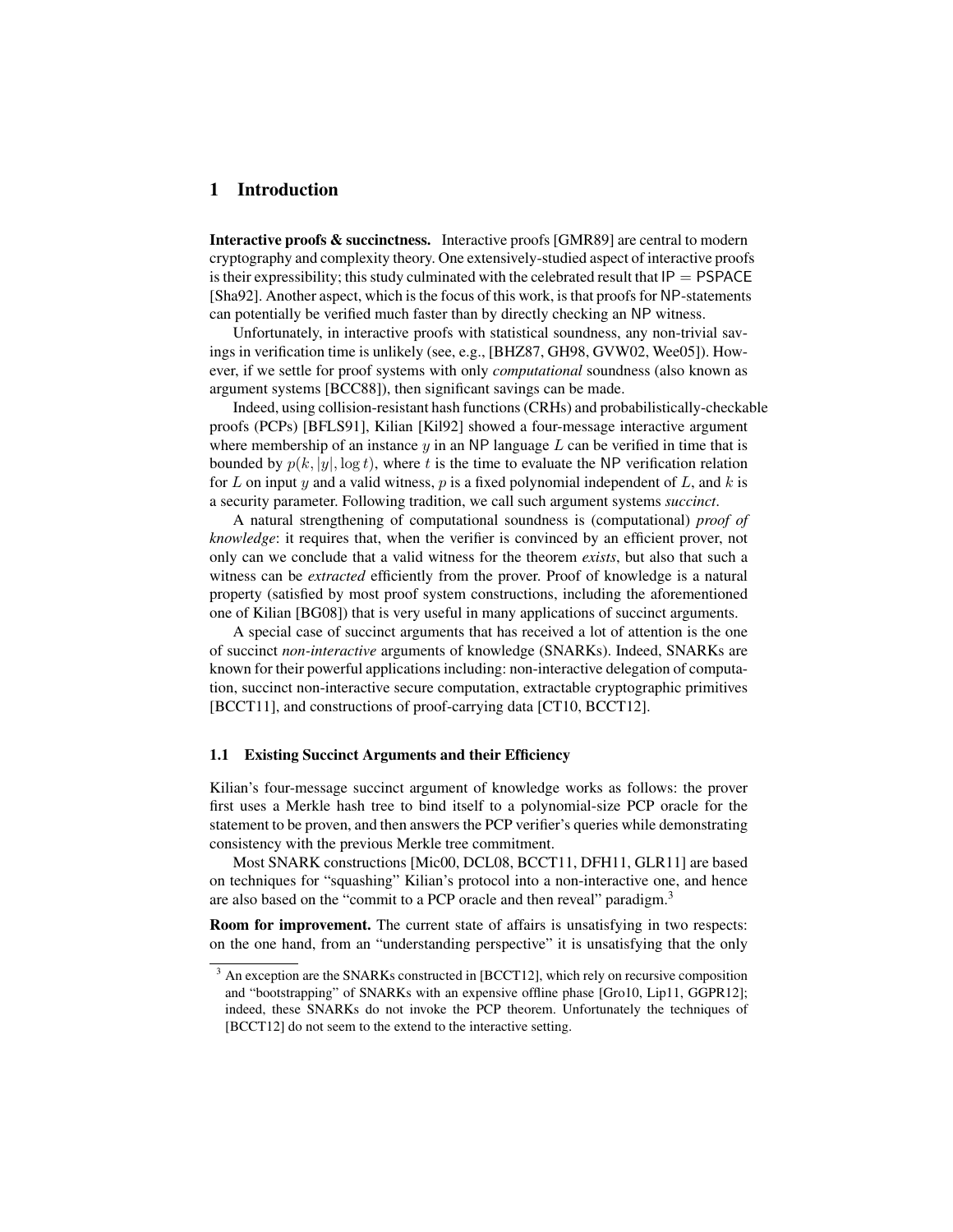way we know how to build succinct arguments (at least from standard assumptions) is through Kilian-type protocols; on the other hand, from a practical perspective, this lack of alternative constructions is forcing us to use PCPs, and thus compromise on efficiency — indeed, the concrete efficiency of PCPs is currently poorly understood (though recent progress was shown in [\[BSCGT12b,](#page-15-6) [BSCGT12a\]](#page-15-7)).

Thus, there is room to consider alternative succinct argument constructions that are potentially more efficient. Moreover, even for the weaker (but still very desirable) goal of delegating deterministic polynomial-time computations (rather than NP computations), we *also* do not have solutions with satisfying efficiency. Any progress on the practicality of succinct arguments will have direct implications for the practicality of delegation protocols (which can naturally be constructed based on succinct arguments).

In light of the above discussion, we consider the following questions:

- *Can we obtain succinct arguments via a construction not of the Kilian type?*
- *Can we avoid the inefficiencies of PCPs?*

The question of whether succinct arguments can be built by using tools that are "lighter" than polynomial-size PCPs (perhaps at the expense of relying on stronger cryptographic primitives) was raised by Ishai et al. [\[IKO07\]](#page-17-7). Specifically, Ishai et al. showed how to use Hadamard-based PCPs (together with additively-homomorphic encryption) to obtain simpler but only "semi-succinct" arguments (i.e., arguments where only the prover-to-verifier communication is succinct). We follow the same path and seek techniques for obtaining "fully-succinct" arguments via constructions that are simpler, avoid the use of polynomial-size PCPs, and are potentially more efficient.

Note that a potential obstruction to achieving our goal is that Rothblum and Vadhan [\[RV09\]](#page-17-8) proved that PCPs are in a certain sense inherent to succinct argument constructions: they showed that any succinct argument (even if interactive) can be transformed into a PCP, as long as its security is established via a black-box reduction to standard cryptographic assumptions. So perhaps the inefficiencies of PCPs cannot be avoided.

The transformation of Rothblum and Vadhan, however, incurs significant overhead in the general case. Thus, it is *still* possible for there to exist a succinct argument construction that is more efficient than any construction directly relying on PCPs (e.g., a Kilian-type one); this holds *even* if such a construction induces a corresponding PCP. Looking ahead, one of the results of this paper is that this is indeed the case.



<span id="page-2-0"></span>Fig. 1. Summary of our results.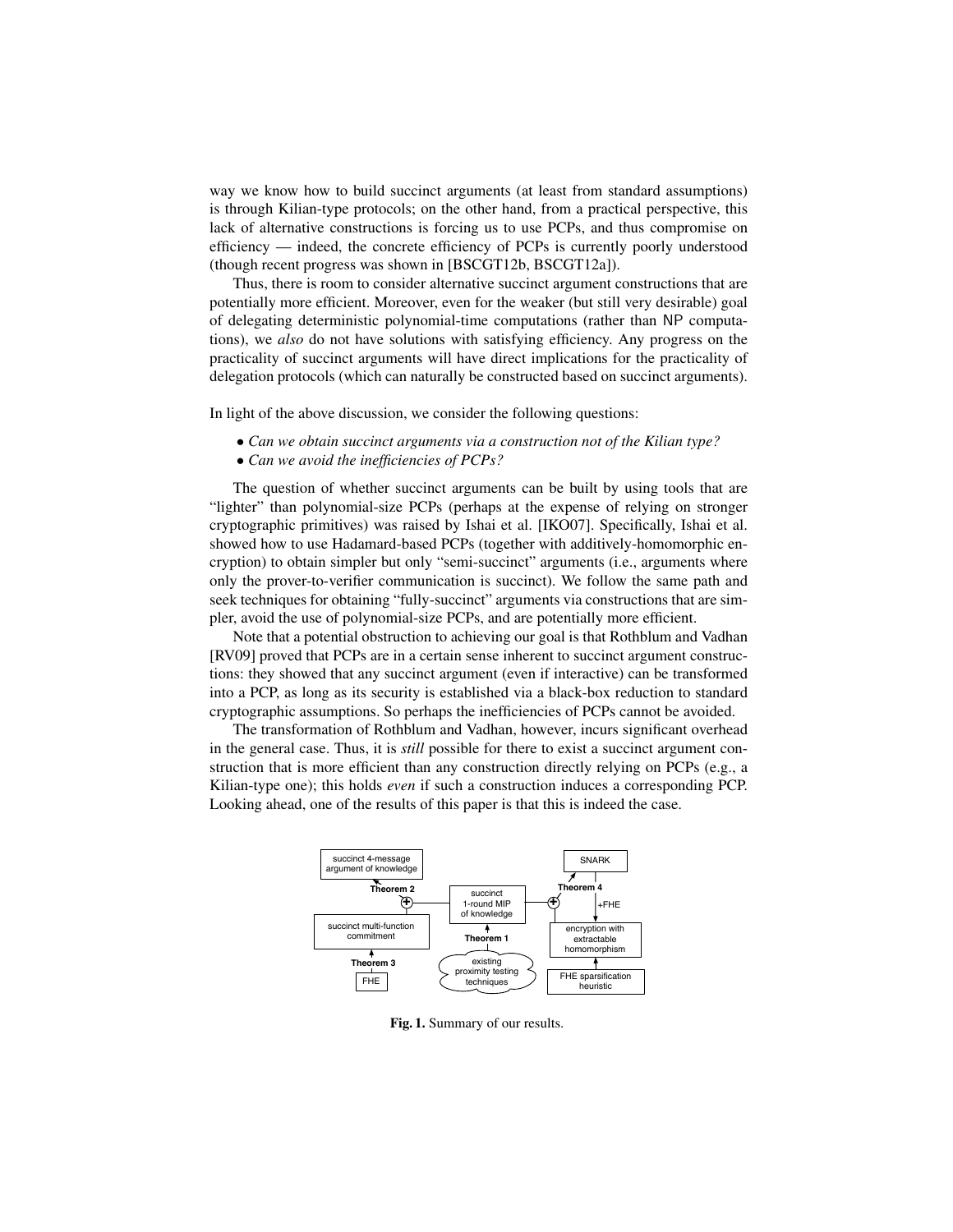### 2 Summary of Our Results

At high-level, we show how PCPs in succinct arguments can be replaced by *multiprover interactive proofs* (MIPs), when combined with the proper cryptographic tools, thus achieving new constructions with several efficiency benefits. Specifically (and as summarized in Figure [1\)](#page-2-0):

We revisit the MIP model and prove that, using existing proximity testing techniques:

Theorem [1](#page-4-0): "There is a one-round succinct MIP of knowledge where, to prove correctness of a t-time s-space computation, every prover runs in  $t \cdot \text{polylog}(t)$ time and  $s \cdot \text{polylog}(t)$  space, and the verifier runs in  $\text{polylog}(t)$  time."

Our construction does not hide any large constants and is quite simple and efficient. We then proceed to the task of trying to use our first theorem to construct succinct arguments (with a single prover) that are potentially more efficient than those constructed via PCP-based techniques. We show that:

Theorem [2](#page-7-0): "Assuming the existence of fully-homomorphic encryption, there exists a four-message succinct argument of knowledge with the same efficiency as our MIP protocol, up to polynomial factors in the security parameter."

We stress that succinct arguments with the time and space efficiency as in our construction are *not* known to be achievable via Kilian-type constructions that use PCPs.

The main tool in the above theorem is a *succinct multi-function commitment*, which enables a sender to commit to a vector of functions in time and space complexity that are essentially the same as those needed for a single evaluation of the functions, and where the receiver's running time is essentially independent of the function.

Theorem [3](#page-8-0): "Assuming the existence of fully-homomorphic encryption, there is a succinct multi-function commitment."

In addition, we explore methods to construct SNARKs based on MIPs. Here, known impossibilities rule out solutions based on black-box reductions to standard assumptions [\[GW11\]](#page-17-9). We formulate and study a natural (but non-standard) variant of homomorphic encryption that we call *encryption with extractable homomorphism*, and suggest a candidate construction for this primitive. We show that:

Theorem [4](#page-13-0): "Assuming the existence of fully-homomorphic encryption with extractable homomorphism, there exists a SNARK (with the same efficiency as our MIP protocol, up to polynomial factors in the security parameter). Furthermore, such encryption schemes are implied by the existence of SNARKs."

In the following sections, we discuss and explain in somewhat more detail our results. For technical details, see the full version of this paper [\[BC12\]](#page-15-8).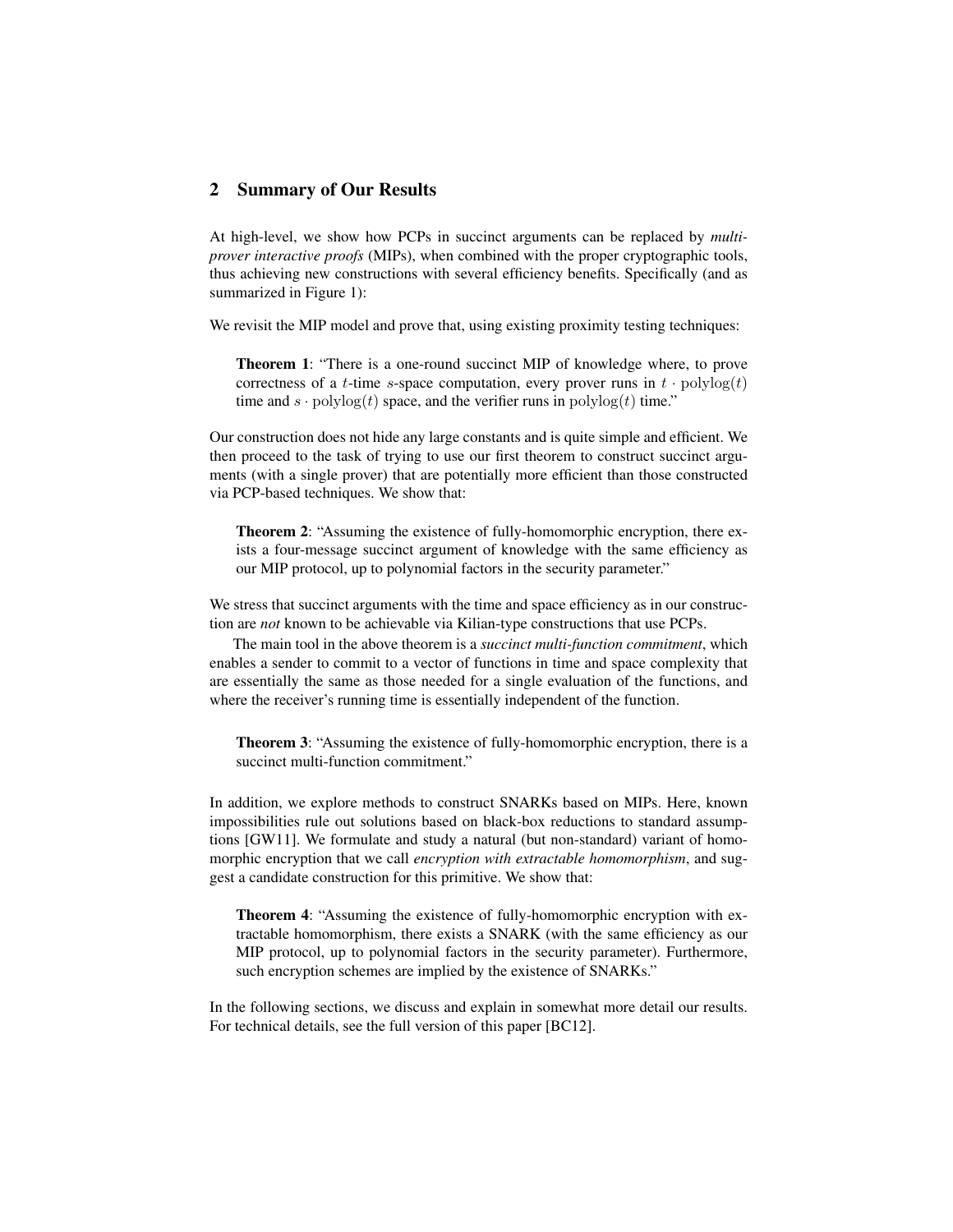# 3 A Simple 1-Round Succinct MIP of Knowledge

A beautiful proof model that has not played so far a major role in the development of succinct arguments is that of *multi-prover* interactive proofs (or MIP protocols), originally introduced by Ben-Or et al. [\[BOGKW88\]](#page-15-9). In this model, a verifier conducts a simultaneous interactive protocol with several provers that, crucially, are assumed to be unable to communicate during the protocol.

Because MIPs have not been studied with an eye towards concrete efficiency (e.g., the construction in [\[BFL90\]](#page-15-10) does not seem so practical), we revisit MIPs and show that, despite the fact that PCPs can be used to construct MIPs and vice versa [\[TS96\]](#page-17-10), our present ability to exhibit practical constructions for the two is vastly different. Specifically, when studying the problem of making PCPs very efficient, we are faced with two difficult challenges:

– Proof length vs soundness tradeoff. We know how to construct either PCPs with great soundness but proofs that are long [\[RS97,](#page-17-11) [MR08\]](#page-17-12) (and thus with fast verifiers but slow provers), or PCPs with short proofs but soundness that is low [\[BSS08,](#page-16-7)  $BSGH<sup>+</sup>05$  $BSGH<sup>+</sup>05$ ] (and thus with not-as-slow provers but quite slow verifiers — due to the large number of repetitions needed to achieve, say, constant soundness). Obtaining a PCP that *simultaneously* has short proof length and great soundness is

an exciting open problem (though [\[BSCGT12b\]](#page-15-6) show recent progress). **Prover high space complexity.** We know of PCPs where the prover runs in  $\hat{O}(t)$ time but such running time is achieved via the use of FFT-like methods [\[BSCGT12b\]](#page-15-6), which unfortunately demand  $\Omega(t)$  space — essentially, the prover is asked to evaluate a  $\Omega(t)$ -degree polynomial over a domain of  $\Omega(t)$  size. For large t, space usage is a severe problem in practice (more so than time is).

One may wonder if a prover could do better in its space usage. After all, naïvely verifying a theorem y with witness w may take time t but only space s with  $s \ll t$ . This is for example what we would expect if  $y$  encodes the correctness of some program that runs, given input  $w$ , for a long time on a single computer. Thus, it is reasonable to ask whether we can have PCP provers with space complexity that is only  $O(s)$  (or even s · polylog(t)) instead of  $\Omega(t)$ .

A natural suggestion to alleviate the space requirements would be to allow the prover to naïvely evaluate the polynomial at every single one of the  $\Omega(t)$  points in the hopes that, by not using FFTs, it could run in smaller space. This suggestion could go through as long as the "witness reduction" from  $w$  to the polynomial to evaluate could be done in polylog space; this is for example the case by using the computational Levin reduction<sup>[4](#page-4-1)</sup> from random-access machines of [\[BSCGT12a\]](#page-15-7) (which relies on the existence of collision-resistant hash functions).

However, while the resulting prover would run in polylog space, its running time would now be  $\Omega(t^2)$  — too slow.

<span id="page-4-0"></span>On the other hand, we show that:

<span id="page-4-1"></span><sup>&</sup>lt;sup>4</sup> Levin reductions guarantee that there is not only an instance reduction, but a witness reduction that "goes both ways"; this ensures that proof of knowledge is preserved.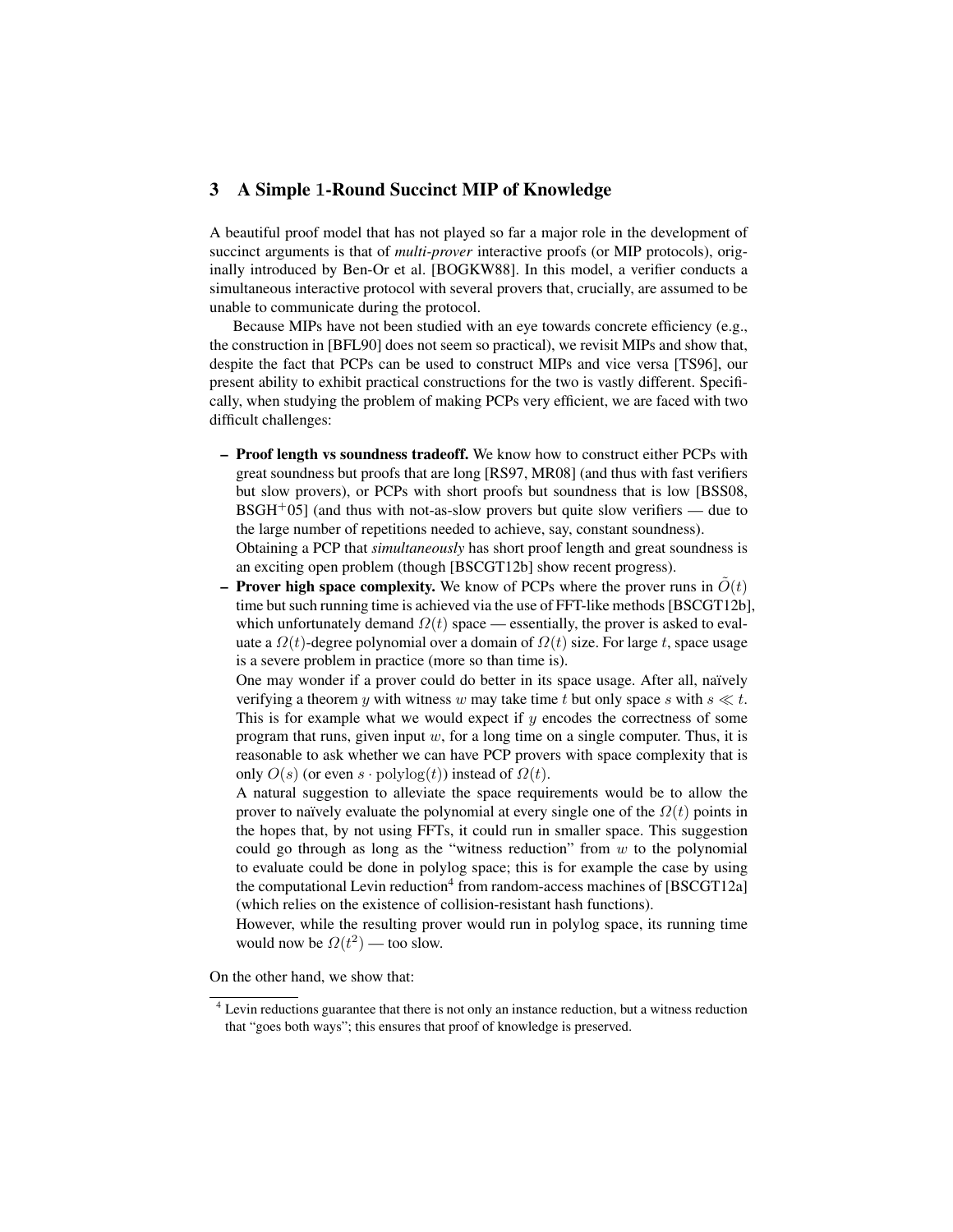**Theorem 1.** There is a one-round succinct MIP of knowledge with  $O((\log t)^2)$  number *of provers and constant soundness error, where:*

- *the verifier is very efficient, AND*
- *each honest prover runs in quasilinear time.*

*Moreover, by using a computational reduction (so to obtain a Multi-Prover Interactive Argument), each honest prover runs in BOTH quasilinear time and polylog space.*

While the above theorem may be quite surprising (since PCPs with similar efficiency as our construction are not known), it has a natural high-level explanation of how it circumvents the two difficulties afflicting PCPs:

- NO proof length vs soundness tradeoff. With MIPs, there is no such thing as proof length, because the provers are *functions*. In other words, provers do not have to write down long proofs, but only answer specific questions of the verifier, which amounts to just a few evaluations of certain polynomials. Thus, we can design a simple and efficient MIP protocol by using the proximity testing tools at the basis of PCPs with long proofs and relatively high soundness, because we will not be paying for proof length. For example, we can leverage the high soundness of the Subspace vs. Point Test of Raz and Safra [\[RS97\]](#page-17-11) (and its detailed analysis of Moshkovitz and Raz [\[MR08\]](#page-17-12)) without worrying about the field size or proximity proof length.
- NO prover with high space complexity. Each honest prover is asked only a few evaluations of a polynomial, and thus naïve evaluation of the polynomial suffices; this, coupled with the appropriate (computational) reduction of [\[BSCGT12a\]](#page-15-7) from random-access machines, will yield provers that only require polylog space.

Our construction ensures that the verifier is "adaptive" (namely, can generate queries without knowing in advance the theorem to be proved) and also ensures a proof of knowledge. Both properties play an important role in the other results in this paper.

Construction outline. We follow a paradigm of probabilistic checking that is by now standard. We identify a convenient succinct *algebraic* constraint satisfaction problem (involving properties of polynomials) and then build on a low-degree proximity test to construct a probabilistic verifier (in our case, relying on the help of multiple noncommunicating provers) for this problem.[5](#page-5-0)

More concretely, the main ingredients of our construction are the low-degree test of Raz and Safra [\[RS97\]](#page-17-11) for the Reed-Muller code (i.e., multivariate low-degree polynomials), a technique of Ben-Sasson and Sudan [\[BSS08,](#page-16-7) Lemma 4.5] for transforming a low-degree test for the Reed-Muller code to a low-degree test for the *Vanishing* Reed-Muller code (namely, the subcode consisting of those polynomials vanishing on a certain subset of the field), and a simple consistency check.

The technical challenge when constructing an MIP protocol instead of a PCP is that provers are functions and not strings, so that querying a given function at several locations becomes problematic. In our construction, we show how to "distribute" the

<span id="page-5-0"></span> $5$  Of course, one must also ensure that there are sufficiently efficient reductions from the universal language on random-access machines to this problem. That this is the case is not clear a priori. Nonetheless, we observe that the aforementioned reduction of [\[BSCGT12a\]](#page-15-7) followed by an arithmetization of [\[Har04\]](#page-17-13) will suffice.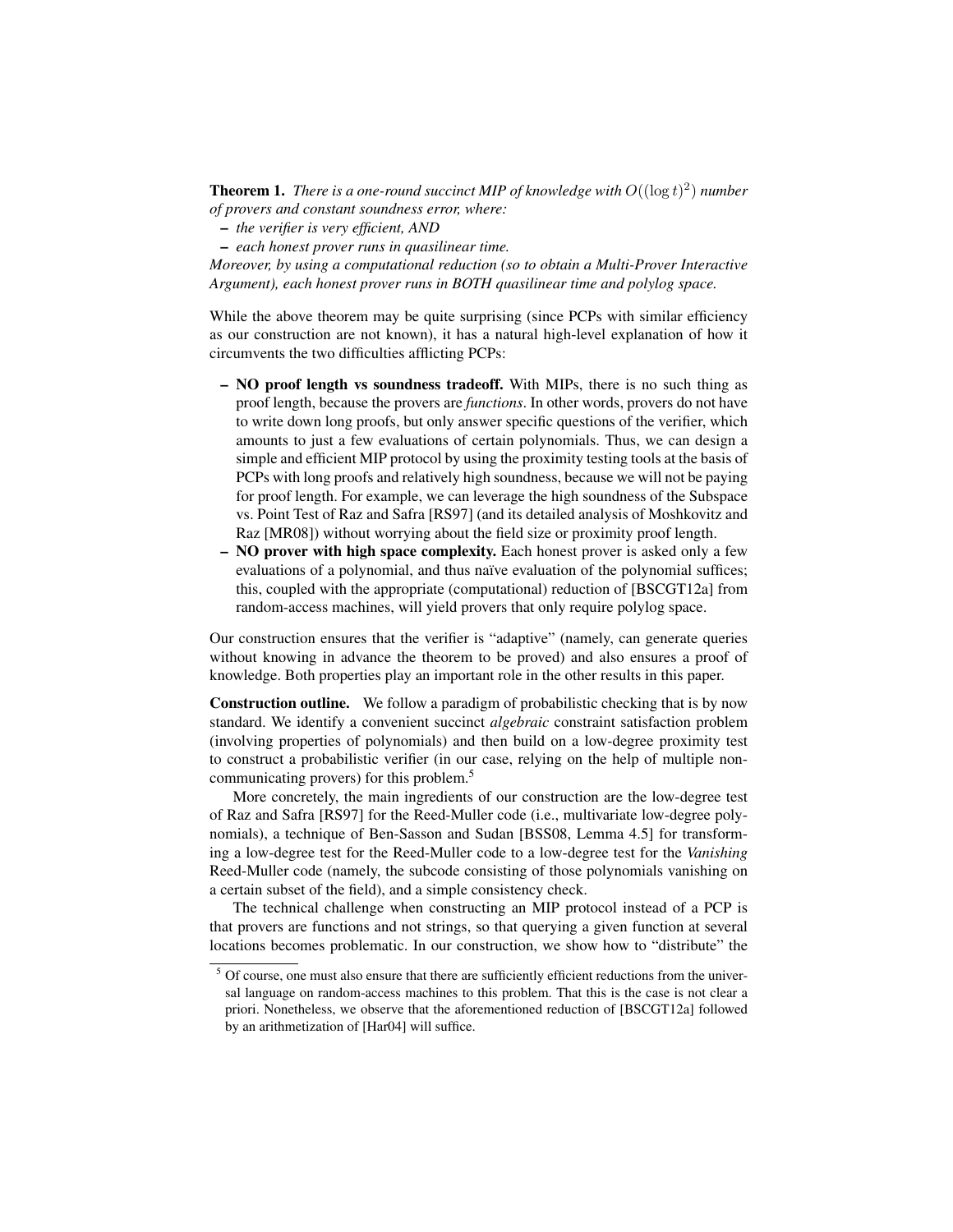various functions across as few provers as possible while at the same time ensuring that we do not have to query any given alleged function more than once. (Actually, we will have to query a function more than once only for the consistency check, and additional care will be needed to do so.)

For details, see full version of the paper.

Implementing MIPs with a single prover. Our MIP construction is simple and efficient, and so it suggests the possibility of obtaining alternative succinct argument constructions that are more efficient than PCP-based ones; thus, the question is:

Can we "implement" the MIP model with a *single prover* using cryptographic means, in a way that preserves its efficiency benefits?

(In particular, we are "not allowed" to deduce a PCP system [\[TS96\]](#page-17-10) and rely on previous Kilian-type constructions!) We show two results in this direction, respectively described in Section [4](#page-6-0) and Section [5.](#page-11-0)

Prior MIP work. The question of implementing the MIP model for the purpose of constructing succinct arguments was asked by Dwork et al.  $[DLN+04]$  $[DLN+04]$  with the motivation being non-interactivity (rather than efficiency). Specifically, after pointing out the unsoundness of the proposed SNARK protocol of Aiello et al. [\[ABOR00\]](#page-15-11), Dwork et al. suggested that an approach to constructing SNARKs would be to implement the MIP model by encrypting the query for each MIP prover using independent PIR instances and send all the encrypted queries to the same prover. They point out that for this approach to work (without additional assumptions on the MIP), the PIR should be immune to a specific class of attacks, called "spooky interactions". They were not able to prove any PIR scheme to have this property, nor exhibit a counterexample. By now we know that such PIR schemes cannot be constructed via black-box reductions to falsifiable assumptions [\[GW11\]](#page-17-9), but such PIR schemes are implied by the existence of SNARKs.

Later, Ishai et al. [\[IKO07\]](#page-17-7) constructed a compiler from *linear* MIP protocols to fourmessage interactive arguments by leveraging *commitments with linear decommitment* (which can be obtained, e.g., from additively-homomorphic encryption schemes); by plugging into their compiler a linear MIP based on the Hadamard code, Ishai et al. obtained an argument where the prover-to-verifier communication is small, but the verifier running time is not succinct.

## <span id="page-6-0"></span>4 Four-Message Succinct Arguments from MIPs

A simple but wasteful solution. Given a one-message succinct MIP (of knowledge) protocol and a collision-resistant hash family, it is easy to construct a four-message succinct argument (of knowledge): in the first message the verifier sends to the prover a seed for a collision-resistant hash; then the prover commits (separately and in parallel) to the evaluation table of each MIP prover by sending a Merkle commitment for each; then the verifier sends to the prover the desired message for each MIP prover, and finally the prover replies with an answer to each message, accompanied by an authentication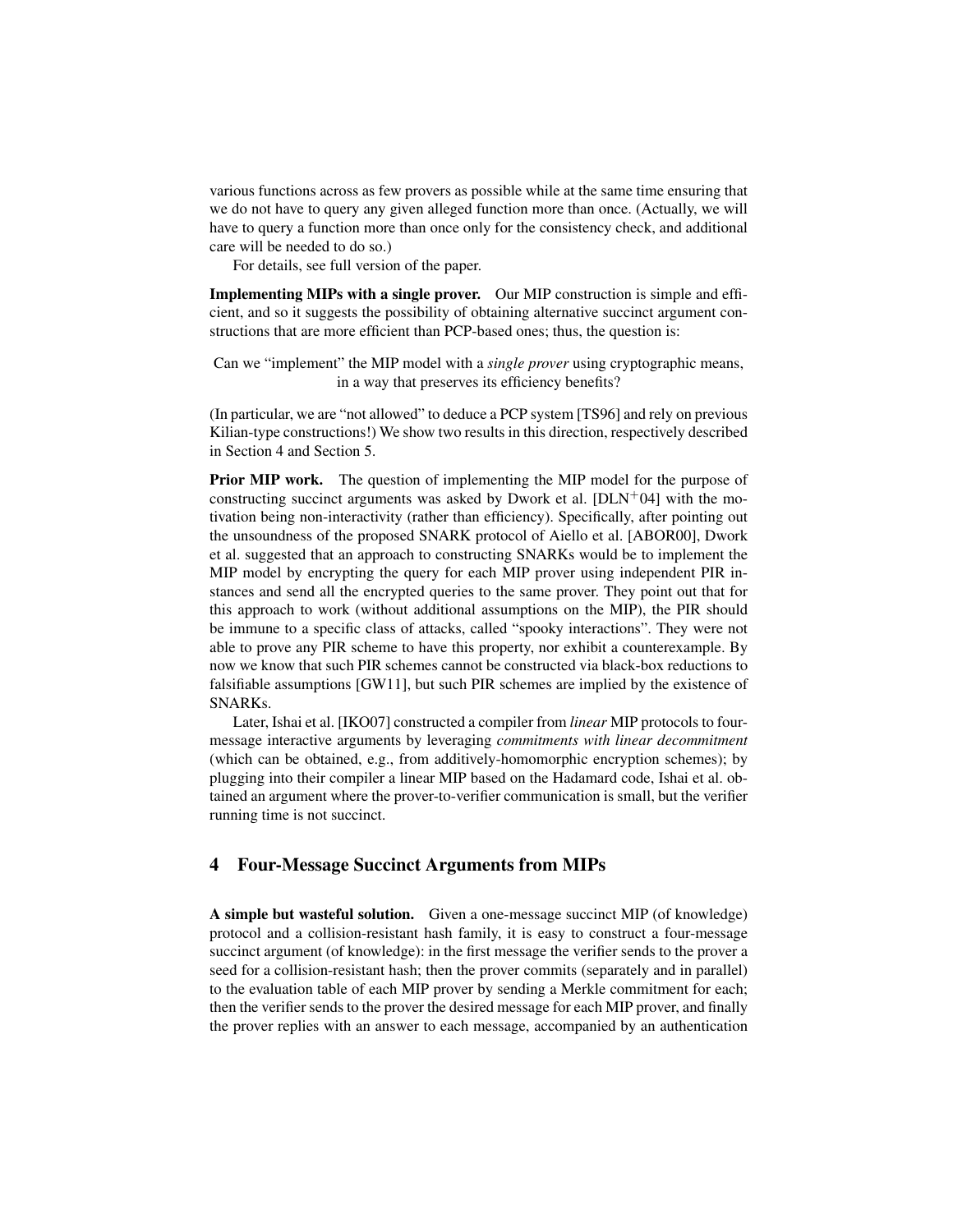path relative to the appropriate root. Committing to each evaluation table of each MIP prover before any messages are sent by the verifier ensures that a malicious prover cannot "correlate" its answers depending on the messages sent by the verifier in the following message. In other words, one can simply run a copy of Kilian's protocol for each MIP prover, in parallel.

However, the above approach *does not preserve* the efficiency properties of the MIP protocol. For example, suppose that the first honest prover  $P_1$  of the protocol is a function  $f: A \rightarrow B$  that requires time t to evaluate at a single point. Then the above approach would require the prover to evaluate  $f$  at every point of  $A$ , which could in principle require as much time as  $|A| \cdot t$ . While the MIP protocol could have started out as quite efficient, now having to "think" of each prover as a table of values, instead of as a function, could sink the resulting construction into complete impracticality. (For example our MIP construction would indeed become too slow if we were to evaluate each prover function everywhere on its domain, even if the resulting string is "only" of polynomial size.<sup>[6](#page-7-1)</sup>)

Even if there are algorithms for evaluating  $f$  everywhere on  $A$  that are faster than the naïve "point-by-point" evaluation, these faster algorithms may come with hefty space requirements compared to the space requirement of a single evaluation of  $f$ . (As discussed in the previous section, this is for example the case when  $f$  is a polynomial and we seek to evaluate it faster, at many points, via the use of FFT techniques.)

Thus, the approach of using Merkle trees to implement the MIP protocol does not seem to take us any further, in terms of efficiency, than previous PCP-based protocols.

Ideally, we would want a way to implement the MIP protocol that *preserves* its efficiency: namely, the resulting succinct argument prover and verifier should have time and space complexities that are the same as in the corresponding MIP protocol, up to  $poly(k)$  factors, where k is the security parameter (and ideally  $poly(k)$  is also small.)

<span id="page-7-0"></span>With the above goal in mind, we prove the following result:

Theorem 2. *Assuming the existence of fully-homomorphic encryption, there exists an efficiency-preserving compiler that transforms a given succinct MIP of knowledge into a corresponding four-message succinct argument of knowledge.*[7](#page-7-2) *(Furthermore, the resulting succinct argument is "universal" in the sense that there is* one *protocol for* all NP *languages.)*

Our efficiency-preserving solution. The tool that enables the above theorem is a generic construction of a *Succinct Multi-Function Commitment* (SMFC), a commitment that is, informally, an "efficiency-preserving analogue" of a Merkle tree commitment for functions. We next elaborate on this construction.

Generalizing the idea of commitments with linear decommitment of Ishai et al. [\[IKO07\]](#page-17-7) to arbitrary functions, we define an SMFC to be a commitment scheme that

<span id="page-7-1"></span><sup>&</sup>lt;sup>6</sup> Furthermore, for functions with superpoly-size domain, writing out the evaluation table of the function is simply not feasible! (For example, this is the case in [\[IKO07\]](#page-17-7).)

<span id="page-7-2"></span><sup>7</sup> More precisely, the preservation of efficiency holds as long as each MIP prover has a sufficiently tight *deterministic* reduction to circuits. This technical condition is quite mild, and does hold for our MIP construction.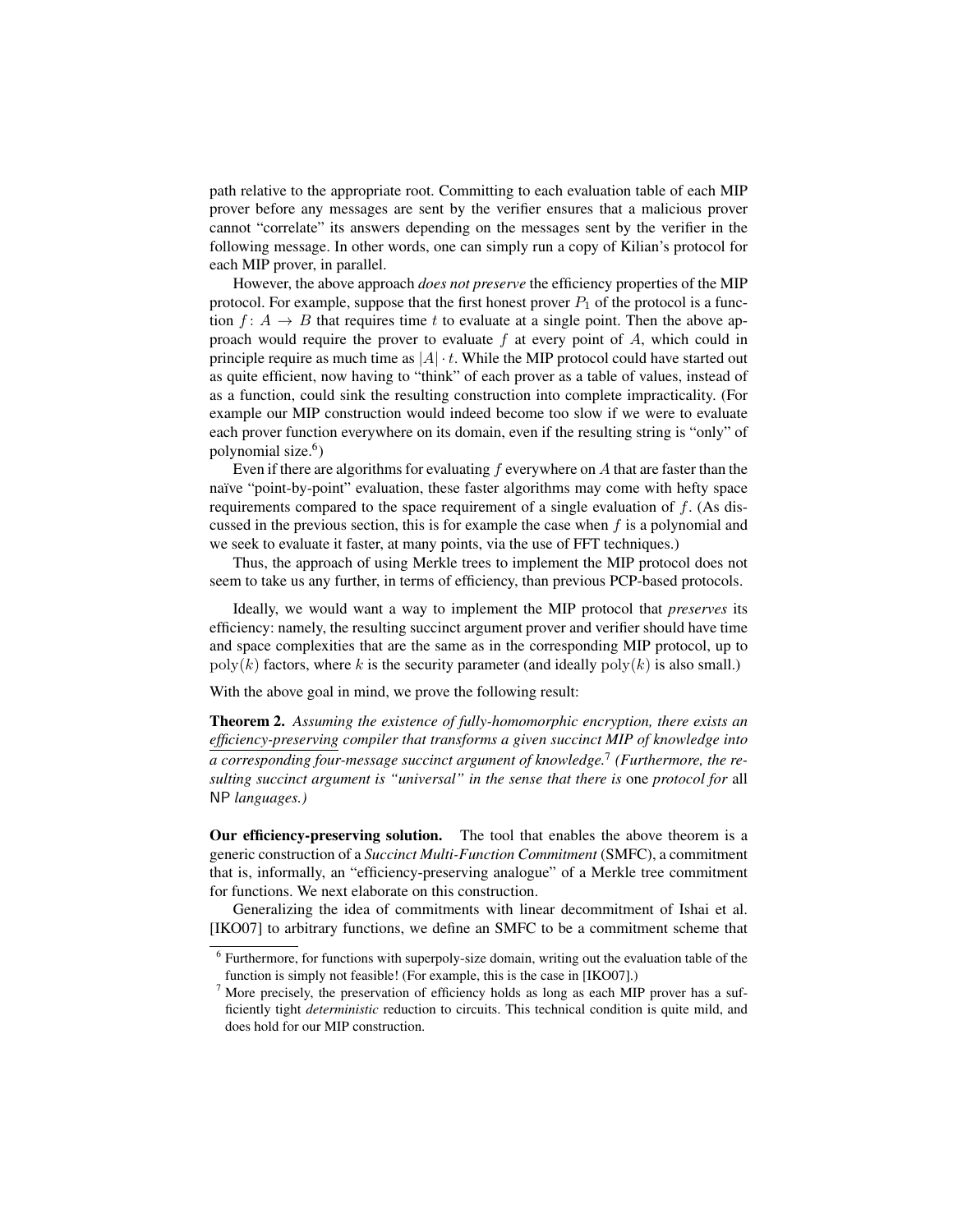works as follows: given a vector of  $\ell$  functions  $\vec{f} : A \to B$  where  $f_i$  can be evaluated in time  $t_i$ :<sup>[8](#page-8-1)</sup>

- During a commitment phase, the sender and receiver interact; at the end of this phase, the sender has committed to the vector of functions  $\vec{f}$ ; both parties maintain a private state for the next phase.
- During a decommitment phase, the receiver may request the value of  $\vec{f}$  at a vector  $\vec{\alpha} \in A^{\ell}$  by interacting with the receiver. At the end of this phase, the receiver either outputs  $\vec{\beta} \in B^{\ell}$  or  $\perp$ .

The commitment guarantees that, if both parties are honest,  $\vec{\beta} = \vec{f}(\vec{\alpha})$ ; moreover, it has the following *computational binding* property: for any efficient malicious sender, after the commitment phase, there is some vector of functions  $\vec{f}^*$  such that, for any query  $\vec{\alpha}$ , the receiver either outputs  $\vec{f}^*(\vec{\alpha})$  or rejects (except with negligible probability).

The commitment is *succinct* in the sense that the sender runs in time  $\text{poly}(k, \vec{t})$  and the receiver in time  $\ell \cdot (\log |A| + \log |B|) \cdot \text{poly}(k)$ . Crucially, the receiver running time does not depend on the size of the description or running time of  $\overline{f}$ .

We do not make the additional requirement that the commitment is hiding (although our commitment can be easily enhanced to also be function-hiding).

<span id="page-8-0"></span>Theorem 3. *Assuming the existence of fully-homomorphic encryption, there is a succinct multi-function commitment. Moreover, if each function in*  $\overrightarrow{f}$  *can be computed "gate-by-gate" as a circuit by an evaluator algorithm in time* t *and space* s*, then the sender runs in time*  $\ell \cdot t \cdot \text{poly}(k)$  *and space*  $\ell \cdot s \cdot \text{poly}(k)$  — we call such a property strongly *succinct.*[9](#page-8-2)

Succinct arguments from multi-function commitments. Before moving on to describe some of the details behind Theorem [3,](#page-8-0) we briefly describe how to obtain succinct arguments given succinct multi-function commitments. The protocol essentially consists of two phases: in the first, the prover commits to  $\ell$  functions corresponding to the provers  $P_1, \ldots, P_\ell$  given by the one round MIP protocol. Then, in the second phase the verifier produces the queries  $q_1, \ldots, q_\ell$  to the MIP provers, and asks for the corresponding decommitments. In case all the decommitments are valid, and the MIP verifier is satisfied by the corresponding answers, the verifier accepts.

The fact that the prover is committed in advance to each one of the  $\ell$  functions, ensures that it cannot correlate the answers according to the joint vector of queries, allowing to prove security in a rather direct way.

The second part of Theorem [3](#page-8-0) is what enables us, through our concrete MIP construction in the proof of Theorem [1,](#page-4-0) to perform the above transformation in an efficiencypreserving way, as claimed in Theorem [2.](#page-7-0)

<span id="page-8-1"></span><sup>&</sup>lt;sup>8</sup> We can of course consider functions with different domains and ranges, but for simplicity here we set them equal.

<span id="page-8-2"></span><sup>&</sup>lt;sup>9</sup> Succinct multi-function commitments can of course be constructed generically using succinct arguments of knowledge for NP together with Merkle hashing, but the efficiency of existing succinct argument constructions is not good enough to imply the strong efficiency properties that we need for succinct multi-function commitments (captured by the *strong* succinctness of the second part of the theorem).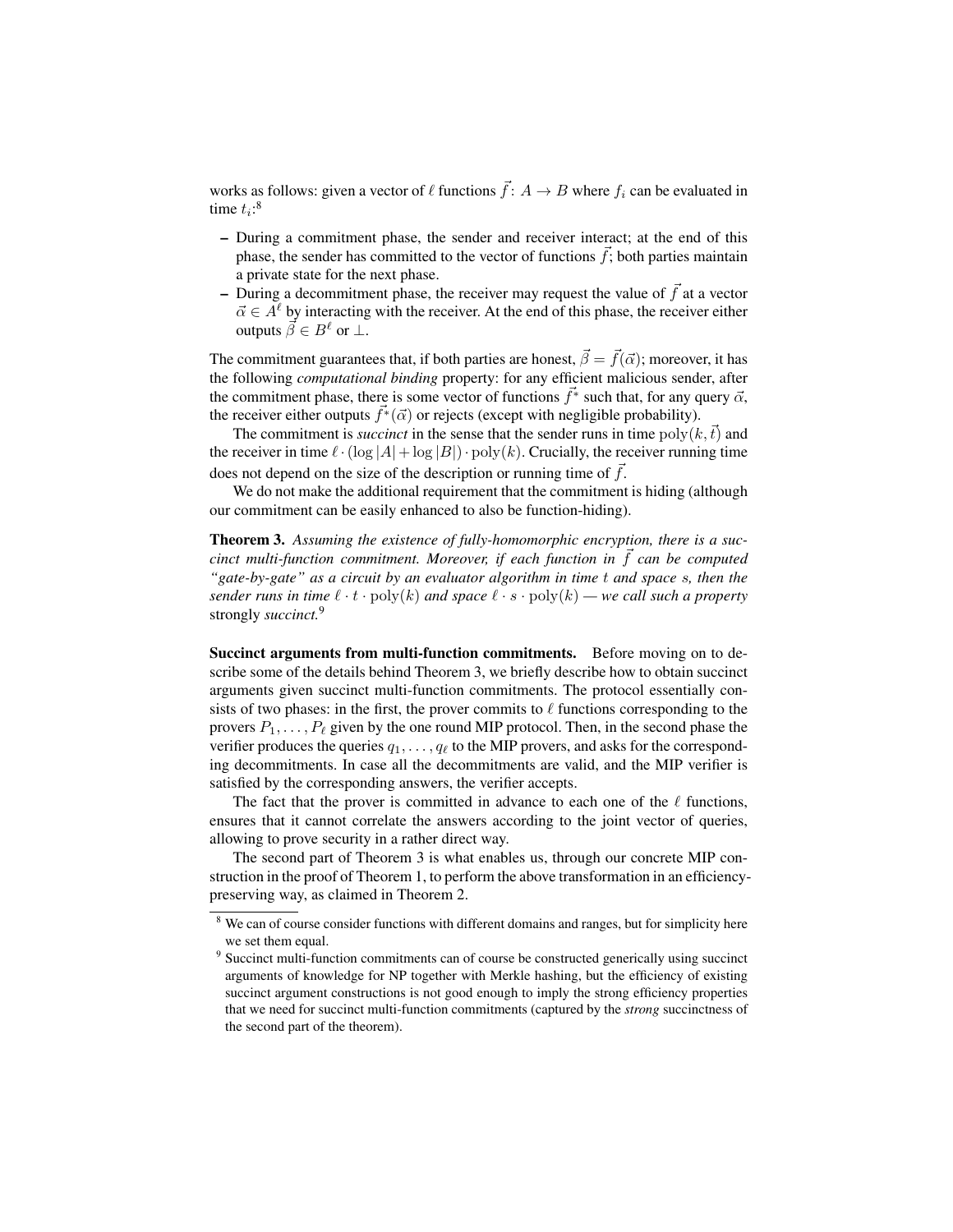We now provide more details regarding our succinct multi-function commitments (given by Theorem [3\)](#page-8-0) and then elaborate on how efficiency is preserved.

The first step towards a multi-function commitment scheme is noting that it is enough to construct a single-function commitment. Once this is achieved a commitment to a vector of functions is done by independently committing to each one of the functions. Hence, we focus on the single-function case.

The starting point of our construction is the cut-and-choose delegation scheme of Chung et al. [\[CKV10\]](#page-16-10), which works as follows:

– given a function  $f$  (to be delegated), during a setup phase, the verifier generates  $k$ independent encryptions  $c_1, \ldots, c_k$  of 0 and then homomorphically computes

$$
\hat{c}_1 := \mathsf{Eval}(f, c_1), \ldots, \hat{c}_k := \mathsf{Eval}(f, c_k) ;
$$

- afterwards, during the "online" phase, if the verifier wishes to delegate the computation of f on a given input x, the verifier will encrypt k times the input x to obtain  $c_{k+1}, \ldots, c_{2k}$ , and will send, in random order,  $c_1, \ldots, c_{2k}$  to the prover;
- $-$  the prover should then homomorphically evaluate  $f$  on each ciphertext to obtain  $\hat{c}'_1, \ldots, \hat{c}'_{2k}$  (in some permuted order) and send them to the verifier; and
- the verifier will check that  $\hat{c}'_1 = \hat{c}_1, \dots, \hat{c}'_k = \hat{c}_k$  and that  $\hat{c}'_{k+1}, \dots, \hat{c}'_{2k}$  all decrypt to the same value.

Crucially, the verifier's check on the challenges is done "on the ciphertexts"; this enables the security reduction to go through (and there is an attack if the check is instead performed on the underlying ciphertexts).

In our setting, we do not have a prover and a weak verifier, but a sender and a weak receiver. In particular, we are not interested in the sender computing a specific function f, but instead we are interested in the sender committing to *some* function (more precisely, vector of functions). Furthermore, we are not willing to allow the receiver to engage with the sender in an expensive setup phase.

We show that that in a sense we can "delegate" the expensive setup phase of the Chung et al. protocol to obtain an interactive function commitment protocol where the receiver is completely succinct. More precisely, because the sender is the one deciding the function to compute, we can simply ask him during the first round to evaluate the challenges  $\hat{c}_1 := \text{Eval}(f, c_1), \dots, \hat{c}_k := \text{Eval}(f, c_k)$  himself for some function f of his choosing; of course, we cannot do this "in the clear" (as the sender would see the secret challenges), so we simply conduct the first round under another layer of fully-homomorphic encryption. In the resulting protocol, the receiver is indeed "fully succinct".

While the intuition for the security of our modified protocol is strong, proving its binding property does not appear to be trivial. Our security reduction works as follows:

– We first prove a "weak" binding property for a non-amplified version of the protocol. We show that an adversary that is able, with high probability, to open to two different values of the function for the same query during two independent invocations of the decommitment phase can be used to break semantic security in a certain two-prover game.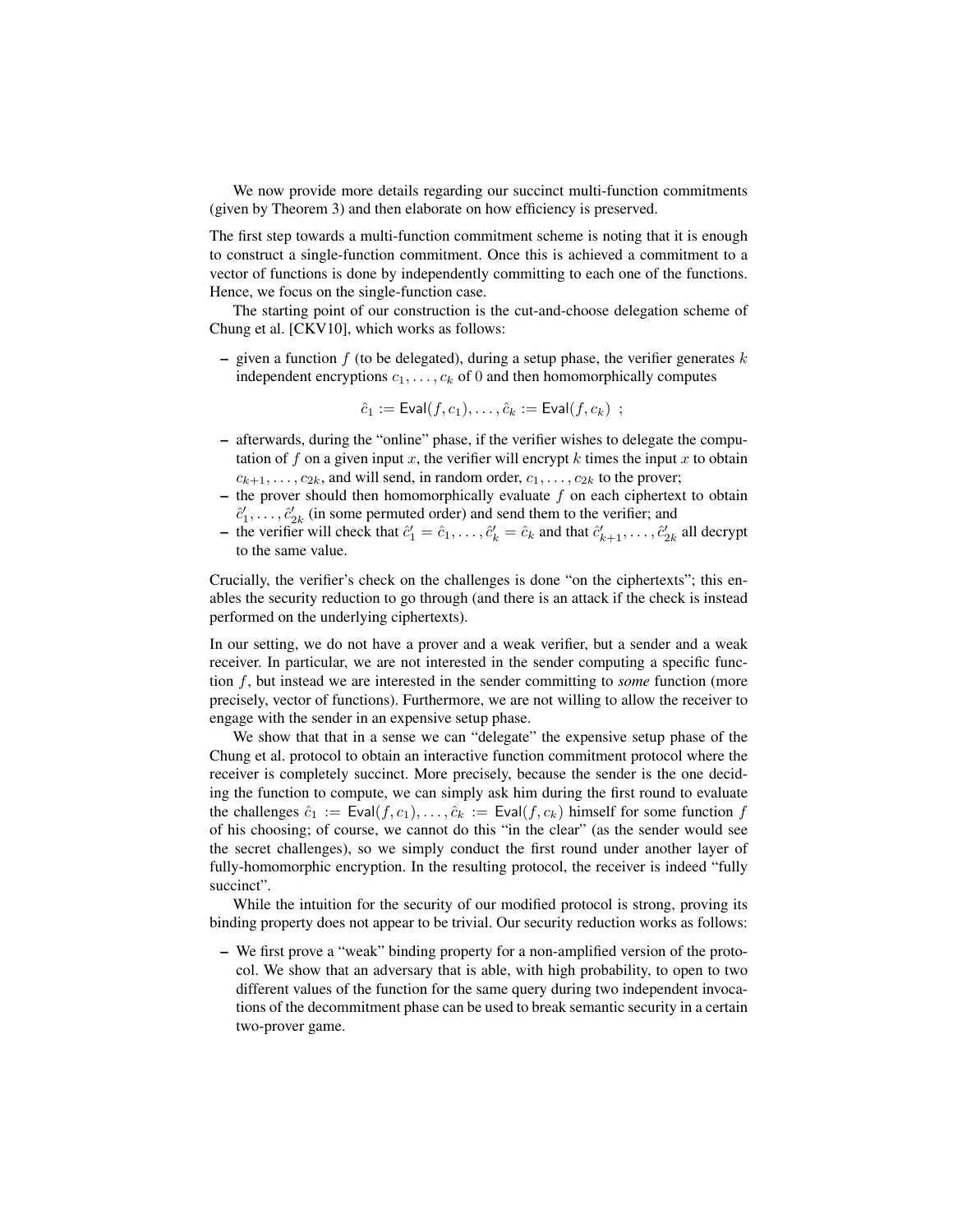– We then augment the weakly binding protocol so that we can apply a parallel repetition theorem for interactive arguments (such as [\[Hai09\]](#page-17-14) or [\[CL10\]](#page-16-11)), and get a protocol that is strongly binding. This is done by also having the decommitment phase executed under a (second) layer of fully-homomorphic encryption. Unlike typical commitments, where this transformation is rather straight forward, in our case this transformation turns out to be more involved, because the decommitment phase is interactive (and naively making it non-interactive causes an undesired computational overhead).

It may be surprising that, while the security reduction of the Chung et al. [\[CKV10\]](#page-16-10) protocol is quite straightforward, a simple (and "direct") proof of security for our protocol seems much harder to find. Perhaps the increased difficulty may be attributed to the fact that the Chung et al. [\[CKV10\]](#page-16-10) protocol only has one round and in this case parallel repetition is, typically, "simpler" [\[CHS05\]](#page-16-12); in contrast, in our case proving security of the protocol amounts to proving a special case of parallel repetition for interactive arguments with at least four messages for a protocol that is not of the public coin type (or more generally, one for which sampling random protocol continuations [\[Hai09\]](#page-17-14) is quite challenging). For more details on the construction and its proof of security the reader is referred to the full version of this paper [\[BC12\]](#page-15-8).

Prover complexity. The sender in our SMFC protocol is required to (doubly) homomorphically evaluate each function in the vector  $\vec{f}$ ; in general, we do not know how to homomorphically evaluate a function that can be evaluated in time  $t$  in less than  $t^2 \cdot \text{poly}(k)$  time [\[BSCGT12a\]](#page-15-7), and that is why, for general functions, the running time of the sender of our protocol is only bounded by  $poly(k, \vec{t})$ .

If, however, we apply our SMFC protocol to a vector of functions  $\vec{f}$  where we do know that every function can be computed by a circuit of size at most  $t$ , then we can improve the time bound of the sender to  $\ell \cdot t \cdot \text{poly}(k)$ . While it is clear that a circuit C can be homomorphically evaluated in time  $|C| \cdot \text{poly}(k)$ , it is not as immediate that this is *also* the case for *double* homomorphic evaluation (and this fact is what enables the better time bound); indeed, the homomorphic evaluation algorithm is in fact two "local algorithms", homomorphic addition and multiplication over  $\mathbb{F}_2$ , iteratively applied to the gates of the circuit; each of these local algorithms can be generically reduced with a quadratic blow up to a corresponding circuit, but this time around we do not mind the quadratic blow up because the running time that we are squaring is only  $poly(k)$  (and not, say, dependent on  $|C|$ ).

Furthermore, if we also know that each function in our vector of functions  $\vec{f}$  can be evaluated as a circuit in time  $t$  and space  $s$  (by some "gate-by-gate" evaluator algorithm), then we can also bound the space complexity of the sender by  $\ell \cdot s \cdot \text{poly}(k)$ . Whenever  $s \ll t$  (for example, when the circuits computing the functions have a somewhat succinct representation), this better space bound is very attractive.

Thus, overall, in our application of the SMFC protocol in Theorem [2,](#page-7-0) we use homomorphic encryption in a way that enables us to preserve the efficiency of the MIP protocol we construct in Theorem [1.](#page-4-0) (Though, of course that current FHE constructions are still quite inefficient in practice.) For details, see full version of the paper [\[BC12\]](#page-15-8).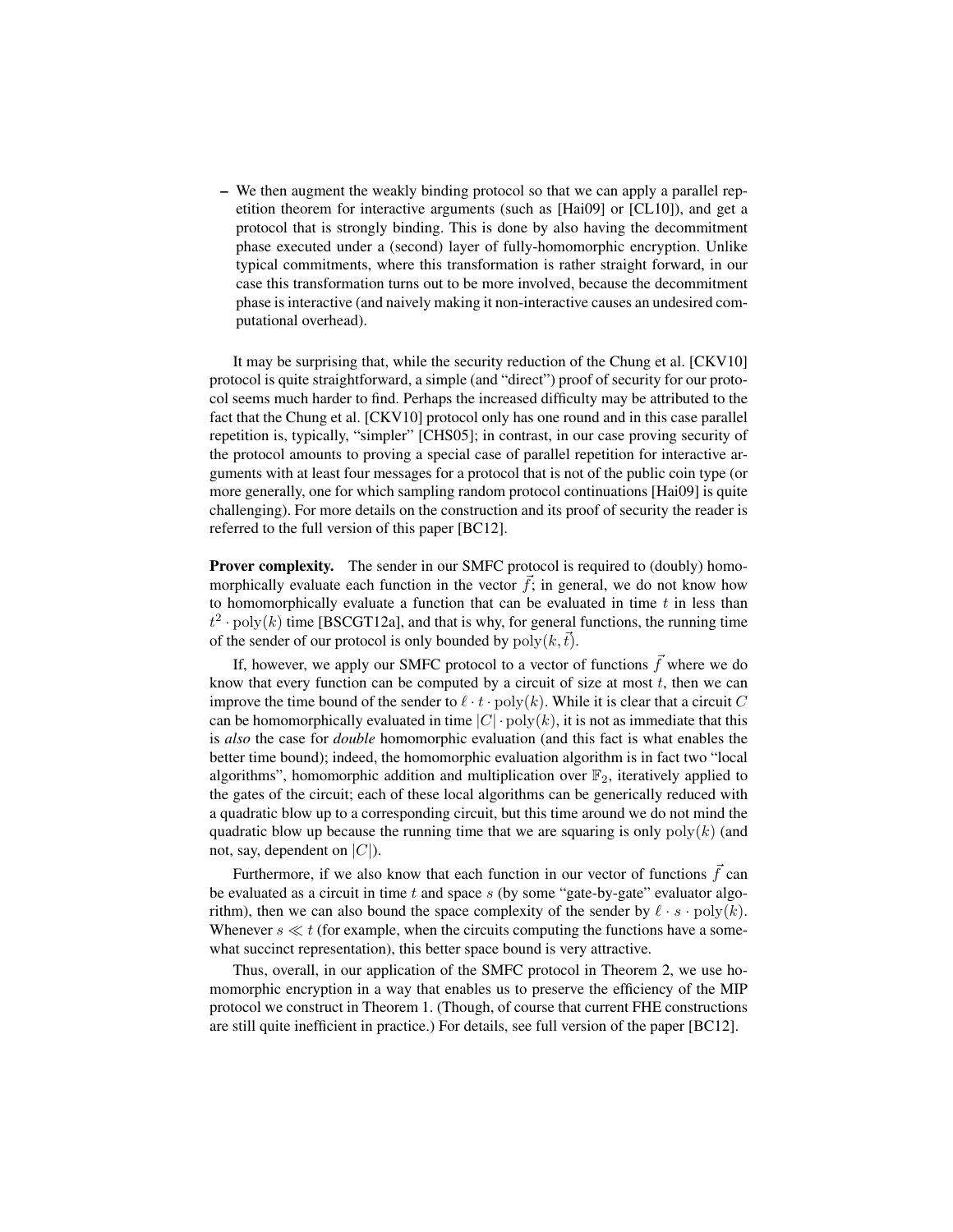Interpretation. As discussed in the introduction, the motivation of Ishai et al. [\[IKO07\]](#page-17-7) was to construct simpler succinct arguments by using simpler probabilistic checking tools, possibly at the expense of stronger cryptographic assumptions. (In their case, they relied on additively-homomorphic encryption instead of only collision-resistant hash functions.) Because both MIPs and PCPs based on Hadamard codes are very simple, working with Hadamard codes is a natural choice. However, techniques based on (the exponentially-long) Hadamard codes are somehow "too simple": their simplicity comes from great proximity testing properties at the expense of a very poor rate; this poor rate makes it very difficult to construct succinct arguments (as merely producing a query indexing into the code is as expensive as the entire computation).

One interpretation of our Theorem [1](#page-4-0) and Theorem [2](#page-7-0) is that Ishai et al. in a sense "overshot", and one can already find great simplicity while at the same time succeed at obtaining succinct arguments by using standard Reed-Muller proximity testing techniques to construct an MIP protocol and then implement it (based on the stronger cryptographic assumption of fully-homomorphic encryption).

We note that, unlike Kilian's protocol, the interactive protocol we obtain in Theorem [2](#page-7-0) is *not* of the public-coin type. It is an interesting open question to understand if there is an efficiency-preserving transformation from MIPs that yields a public-coin succinct argument. (Note that this question is interesting even in the random-oracle model, where it is also not clear how to obtain a public-coin function commitment!)

### <span id="page-11-0"></span>5 SNARKs from MIPs

Having discussed in Section [4](#page-6-0) how to construct an interactive succinct argument from an MIP protocol, we next consider the natural question of whether we can succeed in the analogous task of constructing a succinct *non-interactive* argument of knowledge (SNARK) from an MIP protocol.

#### 5.1 Known SNARK constructions

Before we discuss our results in this direction, we briefly recall existing constructions.

In the random-oracle model. Micali [\[Mic00\]](#page-17-4) showed how to construct publiclyverifiable *one-message* succinct non-interactive arguments for NP, in the random oracle model, by applying the Fiat-Shamir paradigm [\[FS87\]](#page-16-13) to Kilian's protocol; later, Valiant [\[Val08\]](#page-17-15) showed that Micali's protocol is a proof of knowledge.

In the plain model. Micali's protocol is essentially as good as one can hope for in the random oracle model. In the plain model, such "totally non-interactive" succinct arguments (against non-uniform provers) do not exist except for "quasi-trivial" languages (i.e., languages in BPtime $(n^{\text{polylog} n})$ ), because the impossibility results for statistical soundness can be directly extended to this case. Nonetheless, known impossibility results leave open the possibility of succinct non-interactive arguments in a slightly more relaxed model, where a generator (run by the verifier or a trusted entity) produces ahead of time a short *reference string* σ for the prover and a short *verification state* τ for the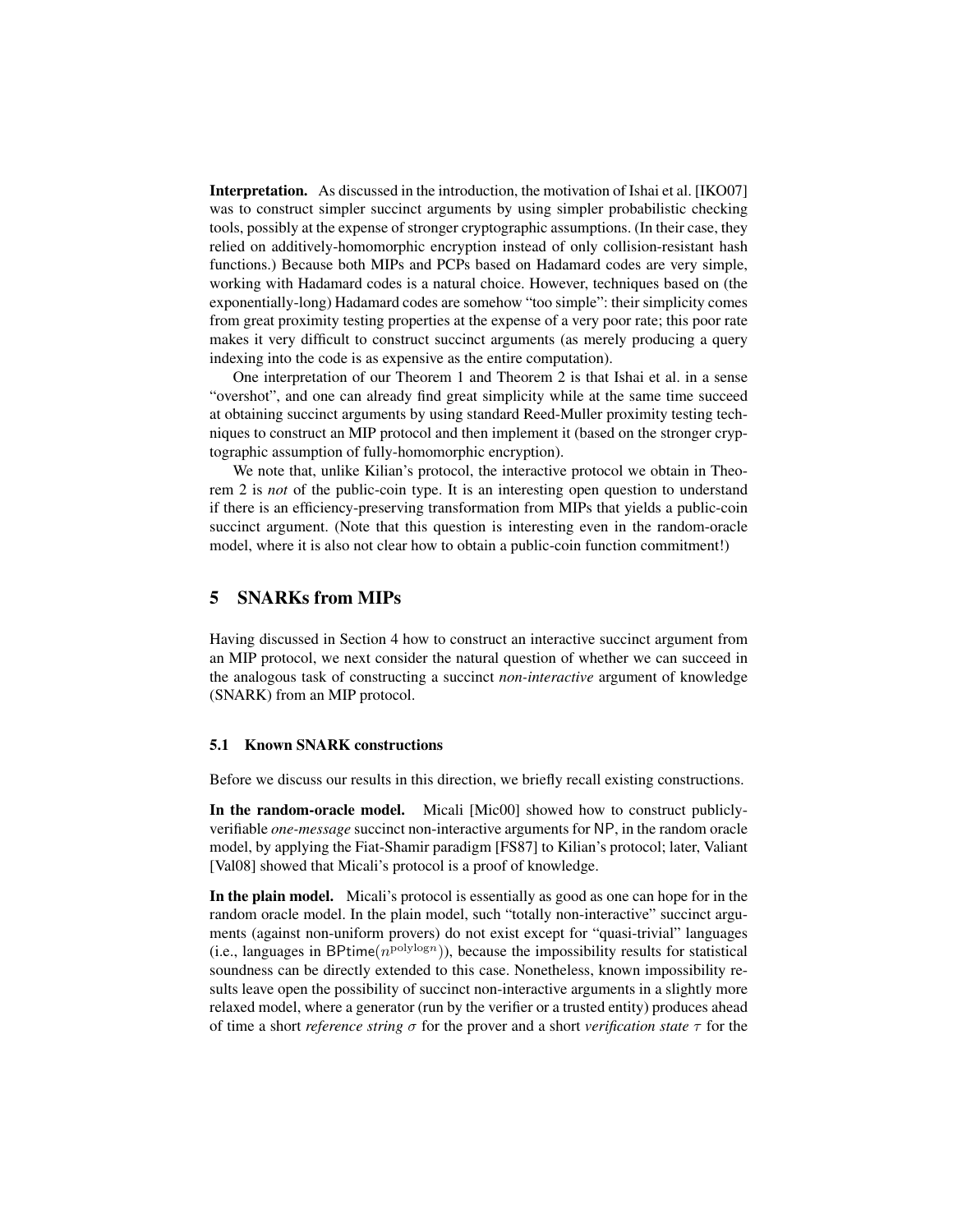verifier (and both strings are independent of the statements to be proven later). Indeed, the definition of SNARKs in the plain model refers to this more relaxed setting.

A set of works [\[BCCT11,](#page-15-4) [DFH11,](#page-16-4) [GLR11\]](#page-16-5) showed how to construct designatedverifier SNARKs (i.e.,  $\tau$  needs to remain secret) from a non-standard cryptographic primitive called *extractable collision-resistant hashes*.The protocol used in these works revisits a previous protocol proposed by Di Crescenzo and Lipmaa [\[DCL08\]](#page-16-3) who, in turn, followed up on ideas of Dwork et al.  $[DLN^+04]$  $[DLN^+04]$  and Aiello et al.  $[ABOR00]$  for "squashing" Kilian's protocol using succinct private information retrieval schemes.

Provable limitations. Gentry and Wichs [\[GW11\]](#page-17-9) showed that no non-interactive succinct argument can be proven to be (adaptively) sound via a black-box reduction to a falsifiable assumption (as defined in [\[Nao03\]](#page-17-16)), even in the designated-verifier case. Their result suggests that non-standard assumptions, such as knowledge (extractability) assumptions may be inherent for constructing succinct *non-interactive* arguments (even if we were to drop the proof of knowledge requirement). Thus, constructing SNARKs by relying on (reasonable) knowledge assumptions might be justified.

In light of the [\[GW11\]](#page-17-9) impossibility, it seems that a SNARK construction (which would likely rely on a non-standard assumption) would circumvent the result of Rothblum and Vadhan [\[RV09\]](#page-17-8). This suggests that exhibiting a SNARK construction that does not rely on PCPs at all (not even implicitly so) is a possibility. In fact, [\[BCCT12\]](#page-15-5) show that this is indeed the case. In this paper, we seek to also do so but we restrict our focus to the problem of constructing SNARKs directly from MIP protocols; indeed, despite "implicitly" using PCPs, MIP protocols have constructions (such as the one in the proof of our Theorem [1\)](#page-4-0) that seem much more efficient than current PCP constructions.

#### 5.2 Our Theorem

We adopt a similar strategy to the one in [\[BCCT11,](#page-15-4) [DFH11,](#page-16-4) [GLR11\]](#page-16-5):

1. In Kilian's protocol, the main cryptographic tool is collision-resistant hash functions, which are used to commit to the PCP string. By defining the non-standard cryptographic primitive of extractable collision-resistant hashes (ECRH), the works mentioned above show that it is possible to commit and reveal to the PCP string in a single message.

In our protocol from Section [4,](#page-6-0) the main cryptographic tool is fully-homomorphic encryption, which is used to succinctly commit to a vector of functions. Our goal is to define a (non-standard) cryptographic primitive for revealing values of a vector of functions in a *single* message (as opposed to via an interactive commitment scheme) and show that this is enough to obtain a SNARK from MIPs.

2. Then, [\[BCCT11\]](#page-15-4) show that ECRHs are necessary to the construction of SNARKs and exhibit several candidate constructions. We will also aim at showing that our primitive is necessary and at presenting can-

didate constructions.

The extractable primitive. We formulate a natural (though non-standard) primitive of *encryption with extractable homomorphism*: an encryption scheme where homomorphic operations cannot be performed "obliviously". Specifically, these are (public- or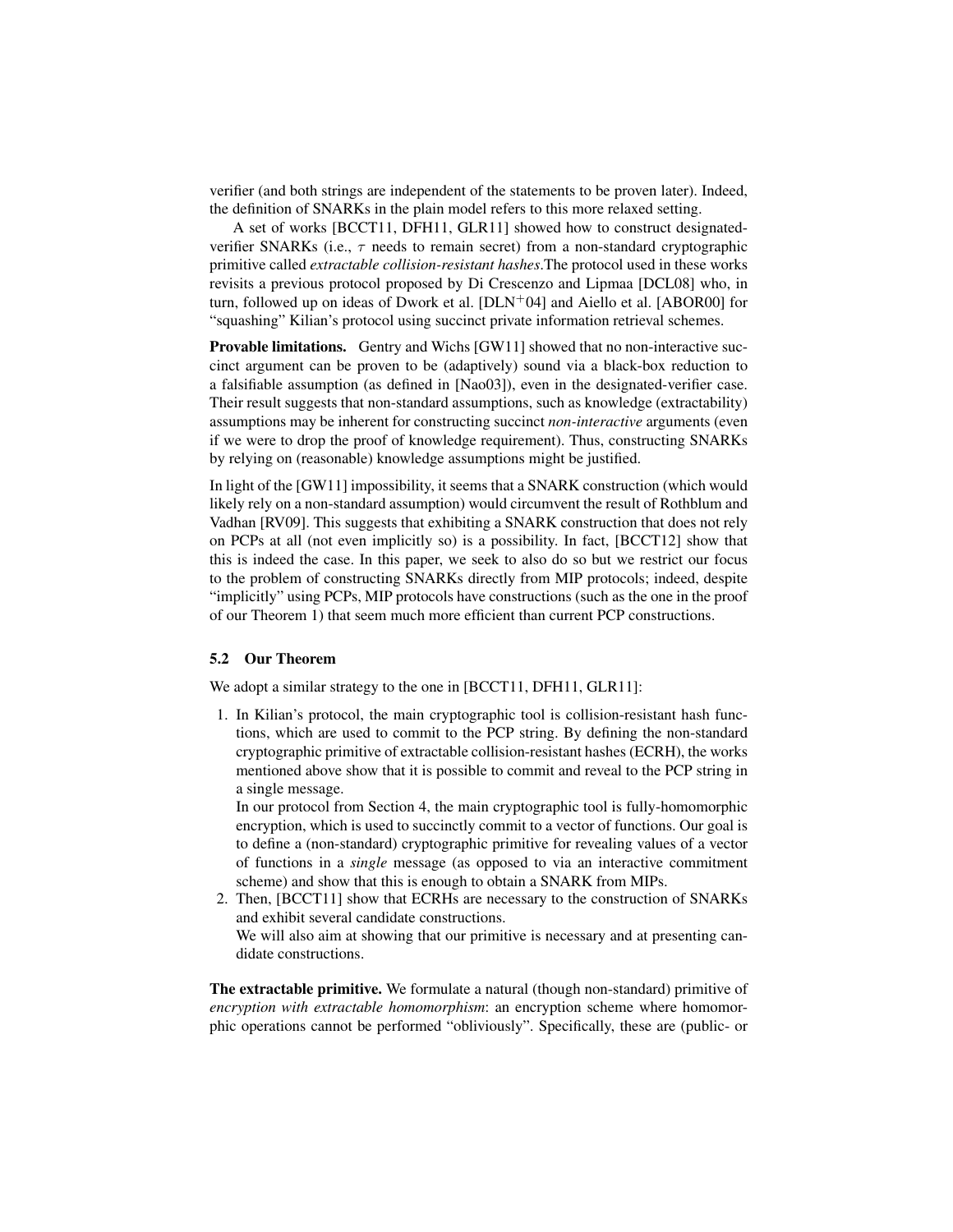secret-key) encryption schemes that are homomorphic (with respect to some given class of function  $F$ ). The scheme has a specialized decryption algorithm Dec that takes as input a "source" cipher  $c = Enc_{pk}(m)$  and an evaluated cipher  $\hat{c}$  (which is allegedly the homomorphic evaluation of some function  $f$  on c). If  $\hat{c}$  is indeed such an evaluation, then  $Dec_{sk}(c, \hat{c}) = f(m)$ ; however, if the adversary "obliviously" computes some function of c, we require that  $\text{Dec}_{sk}(c, \hat{c}) = \perp$ . More precisely, the guarantee is given in terms of extraction:

For any efficient A there is an efficient extractor  $\mathcal{E}_A$  such that: if A, given  $c = \text{Enc}_{pk}(m)$ , outputs  $\hat{c}$  such that  $Dec_{sk}(c, \hat{c}) = v \neq \perp$ , then  $\mathcal{E}_A$ , given the same input c, outputs a function f, such that  $f(m) = v$ .

We stress that the extractable-homomorphism property does *not* provide any guarantee regarding the extracted function f (e.g, it may not be in the family  $\mathcal F$ ). In particular, the property does not ensure targeted malleability in the sense of, e.g., [\[BSW11\]](#page-16-14).

The requirement can then be extended to multiple ciphers (and multiple corresponding functions). Coupled with semantic-security, such a primitive effectively yields a twomessage succinct multi-function commitment. Indeed, whenever the adversary manages to transform  $c_1 = \text{Enc}_{pk_1}(q_1), \ldots, c_\ell = \text{Enc}_{pk_\ell}(q_\ell)$  into evaluations  $\hat{c}_1, \ldots, \hat{c}_\ell$  that are accepted by the decryption algorithm, the extractor will output corresponding functions  $f_1, \ldots, f_\ell$  that "explain" the evaluations; moreover, because of semantic security, these functions are independent of the plaintext queries. More precisely, for any two vectors of queries  $\vec{q}$  and  $\vec{q}'$  and malicious adversary A,

$$
\left\{\vec{f}\left|\begin{array}{c}(\mathsf{pk},\mathsf{sk})\leftarrow\mathsf{Gen}(1^k)\\ \vec{c}\leftarrow\mathsf{Enc}_{\mathsf{pk}}(\vec{q})\\ \vec{c}\leftarrow\mathcal{A}(\mathsf{c})\\ \vec{f}\leftarrow\mathcal{E}_{\mathcal{A}}(\mathsf{c})\end{array}\right\}\right.\text{ and }\left\{\vec{f'}\left|\begin{array}{c}(\mathsf{pk},\mathsf{sk})\leftarrow\mathsf{Gen}(1^k)\\ \vec{c}'\leftarrow\mathsf{Enc}_{\mathsf{pk}}(\vec{q}')\\ \vec{c}'\leftarrow\mathsf{Acc}_{\mathsf{pk}}(\vec{q}')\\ \vec{f}'\leftarrow\mathcal{E}_{\mathcal{A}}(\mathsf{c}')\end{array}\right\}\right.\right\}
$$

are computationally indistinguishable distributions over functions.

SNARKs from HEE. Given a fully-homomorphic encryption with extractable homomorphism, we are able to obtain a SNARK construction that is, in a sense, a "squashed" version of the interactive argument described in Section [4:](#page-6-0) the SNARK verifier simply generates MIP queries and sends them encrypted, using an extractable-homomorphism encryption scheme, to the SNARK prover. The prover, in turn, homomorphically evaluates each of the MIP provers on the corresponding encrypted query. The resulting scheme can be seen as an efficiency-preserving variant of the PIR-based protocol suggested by Dwork et al.  $[DLN^+04]$  $[DLN^+04]$  as a heuristic for squashing Kilian's protocol.

We thus prove the following theorem (for details, see the full version of this paper):

<span id="page-13-0"></span>Theorem 4. *Assuming the existence of fully-homomorphic encryption with extractable homomorphism, there exists an efficiency-preserving compiler that transforms a given succinct one-round MIP of knowledge into a corresponding SNARK.*[10](#page-13-1)

<span id="page-13-1"></span><sup>&</sup>lt;sup>10</sup> More precisely, as in Theorem [2,](#page-7-0) the preservation of efficiency holds as long as each MIP prover has a sufficiently tight deterministic reduction to circuits, which is the case for our MIP construction. (See Footnote [7.](#page-7-2))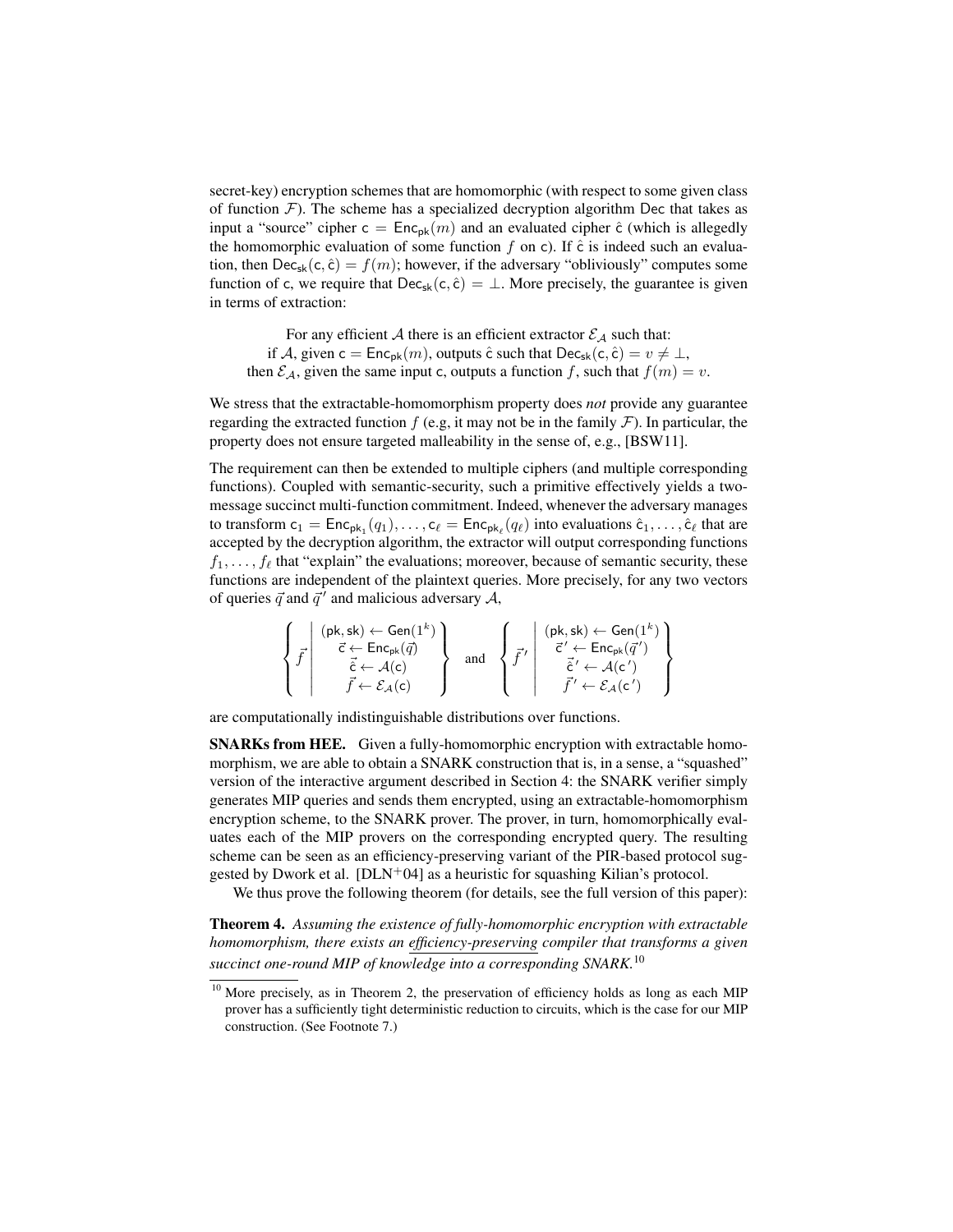*Furthermore, the existence of fully-homomorphic encryption and SNARKs implies the existence of fully-homomorphic encryption with extractable homomorphism.*

Is the existence of encryption with extractable homomorphism plausible? Leaving efficiency aside and purely from an existential perspective, homomorphism-extractable encryption (HEE) schemes exist as long as extractable collision-resistant hashes (ECRHs) and FHE schemes exist: [\[BCCT11\]](#page-15-4) showed how to construct SNARKs from ECRHs, and we will show that SNARKs and FHE together imply HEE schemes.

However, because our motivation for studying HEE schemes is the construction of SNARKs that are potentially more efficient than those built using PCPs, we believe that a more interesting question is to understand how plausible are "direct" constructions of HEE schemes. Consider, for example, the fully-homomorphic encryption (FHE) scheme of [\[BV11\]](#page-16-15), based on LWE. Their FHE scheme likely does *not* have the extractable homomorphism property: consider an adversary that, given a ciphertext c of some message  $m$ , does not apply the honest evaluation algorithm to some function but instead applies some arbitrary transformation to c to obtain a new ciphertext  $\hat{c}$ . With high probability, the new ciphertext  $\hat{c}$  will decrypt to some valid plaintext, but such an adversary may not "know" a corresponding function that can be homomorphically evaluated on the original plaintext  $\epsilon$  to result in the same ciphertext  $\hat{\epsilon}$ .

Intuitively, the reason is that the ciphertext space of [\[BV11\]](#page-16-15) is not "sparse": by merely applying an arbitrary operation in the ciphertext space, an adversary can "jump" from a valid ciphertext to another without being aware of what function he is applying on the underlying plaintext. $^{11}$  $^{11}$  $^{11}$ 

Nonetheless, there *is* a natural method to generate sparsity in a given FHE scheme, and this method seems to serve as a heuristic for ensuring that the resulting encryption scheme can be plausibly assumed to have the extractable-homomorphism property.

The idea is to create sparsity via "amplification": we consider a new encryption scheme, built out of the old one, that, in order to encrypt a given message  $m$ , encrypts  $m$  under many different independently-generated public keys, and the new decryption algorithm will check that a given vector of ciphertexts decrypts to a vector of messages that are *all equal*. For this amplified encryption scheme, it seems that the oblivious adversary described earlier does not work anymore: if the adversary only applies algebraic operations to the ciphertexts, he is likely to obtain ciphertexts that decrypt to different values, that is, an invalid ciphertext of the new scheme.

Linear extractable homomorphism from KEA. In addition, if we consider encryption schemes that only support *linear homomorphism*, we can prove the extractable homomorphism property from a previously-studied knowledge assumption. Concretely, Damgård [[Dam92\]](#page-16-16) describes a variant of the El-Gamal encryption scheme which Bellare and Palacio [\[BP04b\]](#page-15-12) prove to be plaintext aware assuming a Knowledge of Exponent assumption [\[Dam92,](#page-16-16) [BP04a\]](#page-15-13). Under the same Knowledge of Exponent assumption we can show that Damgård's variant does satisfy the extractable homomorphism property. Unfortunately, linear homomorphism is not enough for use in our Theorem [4](#page-13-0) (where full homomorphism is needed).

<span id="page-14-0"></span> $11$  Interestingly, sparsity also arises as a necessary condition when studying candidate constructions of ECRHs [\[BCCT11\]](#page-15-4).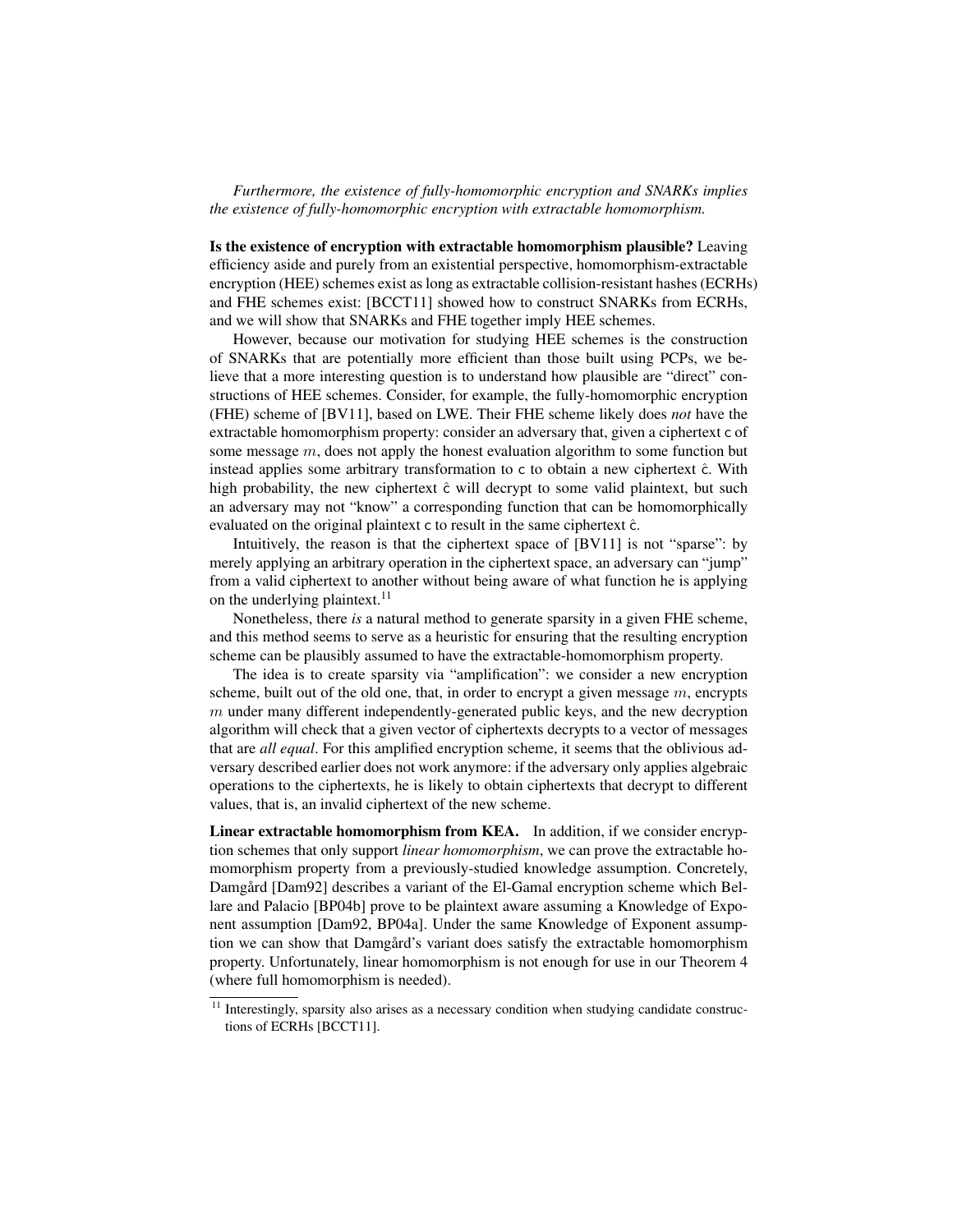## Acknowledgements

We thank Eli Ben-Sasson for discussions about MIP constructions. We also thank Ran Canetti, Omer Paneth, and Ben Riva for valuable discussions on MIP-based SNARKs.

# References

<span id="page-15-13"></span><span id="page-15-12"></span><span id="page-15-11"></span><span id="page-15-10"></span><span id="page-15-9"></span><span id="page-15-8"></span><span id="page-15-7"></span><span id="page-15-6"></span><span id="page-15-5"></span><span id="page-15-4"></span><span id="page-15-3"></span><span id="page-15-2"></span><span id="page-15-1"></span><span id="page-15-0"></span>

| [ABOR00]   | William Aiello, Sandeep N. Bhatt, Rafail Ostrovsky, and Sivaramakrishnan           |
|------------|------------------------------------------------------------------------------------|
|            | Rajagopalan. Fast verification of any remote procedure call: Short witness-        |
|            | indistinguishable one-round proofs for NP. In Proceedings of the 27th Inter-       |
|            | national Colloquium on Automata, Languages and Programming, ICALP '00,             |
|            | pages 463–474, 2000.                                                               |
| [BC12]     | Nir Bitansky and Alessandro Chiesa. Succinct arguments from multi-prover           |
|            | interactive proofs and their efficiency benefits. Cryptology ePrint Archive, 2012. |
| [BCC88]    | Gilles Brassard, David Chaum, and Claude Crépeau. Minimum disclosure proofs        |
|            | of knowledge. Journal of Computer and System Sciences, 37(2):156-189, 1988.        |
| [BCCT11]   | Nir Bitansky, Ran Canetti, Alessandro Chiesa, and Eran Tromer. From ex-            |
|            | tractable collision resistance to succinct non-interactive arguments of knowl-     |
|            | edge, and back again. Cryptology ePrint Archive, Report 2011/443, 2011.            |
| [BCCT12]   | Nir Bitansky, Ran Canetti, Alessandro Chiesa, and Eran Tromer. Recursive com-      |
|            | position and bootstrapping for snarks and proof-carrying data. Cryptology ePrint   |
|            | Archive, Report 2012/095, 2012.                                                    |
| [BFL90]    | László Babai, Lance Fortnow, and Carsten Lund. Nondeterministic exponential        |
|            | time has two-prover interactive protocols. In Proceedings of the 31st Annual       |
|            | Symposium on Foundations of Computer Science, SFCS '90, pages 16-25, 1990.         |
| [BFLS91]   | László Babai, Lance Fortnow, Leonid A. Levin, and Mario Szegedy. Checking          |
|            | computations in polylogarithmic time. In Proceedings of the 23rd Annual ACM        |
|            | Symposium on Theory of Computing, STOC '91, pages 21-32, 1991.                     |
| [BG08]     | Boaz Barak and Oded Goldreich. Universal arguments and their applications.         |
|            | SIAM Journal on Computing, 38(5):1661-1694, 2008. Preliminary version ap-          |
|            | peared in CCC '02.                                                                 |
| [BHZ87]    | Ravi B. Boppana, Johan Håstad, and Stathis Zachos. Does co-NP have short           |
|            | interactive proofs? <i>Information Processing Letters</i> , 25(2):127–132, 1987.   |
| [BOGKW88]  | Michael Ben-Or, Shafi Goldwasser, Joe Kilian, and Avi Wigderson. Multi-prover      |
|            | interactive proofs: how to remove intractability assumptions. In Proceedings of    |
|            | the 20th Annual ACM Symposium on Theory of Computing, STOC '88, pages              |
|            | 113–131, 1988.                                                                     |
| [BP04a]    | Mihir Bellare and Adriana Palacio. The knowledge-of-exponent assumptions           |
|            | and 3-round zero-knowledge protocols. In Proceedings of the 24th Annual In-        |
|            | ternational Cryptology Conference, CRYPTO '04, pages 273-289, 2004.                |
| [BP04b]    | Mihir Bellare and Adriana Palacio. Towards plaintext-aware public-key encryp-      |
|            | tion without random oracles. In Proceedings of the 10th International Confer-      |
|            | ence on the Theory and Application of Cryptology and Information Security,         |
|            | ASIACRYPT '04, pages 48–62, 2004.                                                  |
| [BSCGT12a] | Eli Ben-Sasson, Alessandro Chiesa, Daniel Genkin, and Eran Tromer. Fast re-        |
|            | ductions from RAMs to delegatable succinct constraint satisfaction problems,       |
|            | 2012. Cryptology ePrint Archive, Report Report 2012/071.                           |
| [BSCGT12b] | Eli Ben-Sasson, Alessandro Chiesa, Daniel Genkin, and Eran Tromer. On the          |
|            | concrete-efficiency threshold of probabilistically-checkable proofs, 2012. Elec-   |
|            | tronic Colloquium on Computational Complexity, TR12-045.                           |
|            |                                                                                    |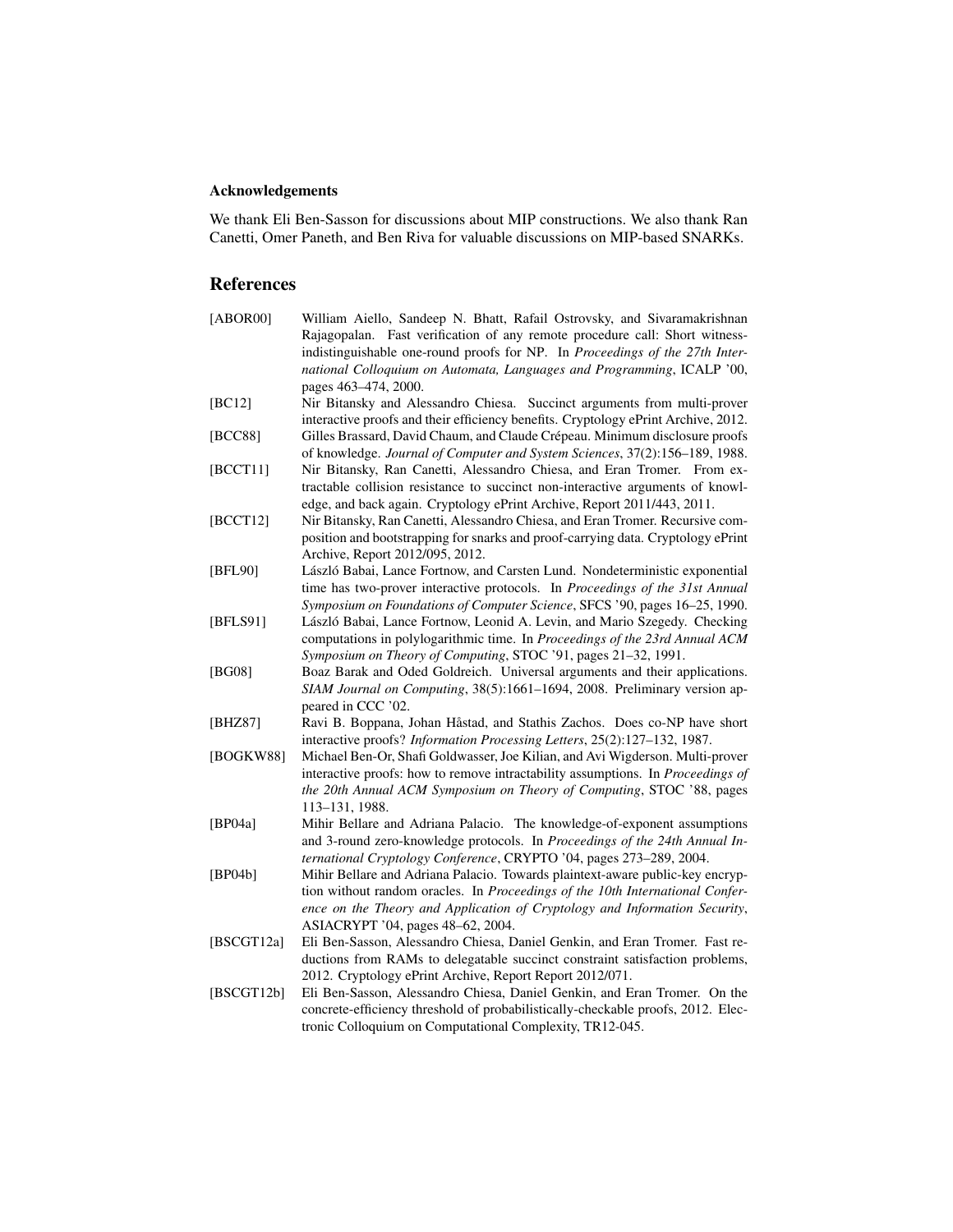- <span id="page-16-8"></span>[BSGH<sup>+</sup>05] Eli Ben-Sasson, Oded Goldreich, Prahladh Harsha, Madhu Sudan, and Salil Vadhan. Short PCPs verifiable in polylogarithmic time. In *Proceedings of the 20th Annual IEEE Conference on Computational Complexity*, CCC '05, pages 120– 134, 2005.
- <span id="page-16-7"></span>[BSS08] Eli Ben-Sasson and Madhu Sudan. Short PCPs with polylog query complexity. *SIAM Journal on Computing*, 38(2):551–607, 2008.
- <span id="page-16-14"></span>[BSW11] Dan Boneh, Gil Segev, and Brent Waters. Targeted malleability: Homomorphic encryption for restricted computations. Cryptology ePrint Archive, Report 2011/311, 2011.
- <span id="page-16-15"></span>[BV11] Zvika Brakerski and Vinod Vaikuntanathan. Efficient fully homomorphic encryption from (standard) LWE. In *Proceedings of the 51st Annual IEEE Symposium on Foundations of Computer Science*, FOCS '11, 2011.
- <span id="page-16-12"></span>[CHS05] Ran Canetti, Shai Halevi, and Michael Steiner. Hardness amplification of weakly verifiable puzzles. In *Proceedings of the 2nd Theory of Cryptography Conference*, TCC '05, pages 17–33, 2005.
- <span id="page-16-10"></span>[CKV10] Kai-Min Chung, Yael Kalai, and Salil Vadhan. Improved delegation of computation using fully homomorphic encryption. In *Proceedings of the 30th Annual International Cryptology Conference*, CRYPTO '10, pages 483–501, 2010.
- <span id="page-16-11"></span>[CL10] Kai-Min Chung and Feng-Hao Liu. Parallel repetition theorems for interactive arguments. In *Proceedings of the 7th Theory of Cryptography Conference*, TCC '10, pages 19–36, 2010.
- <span id="page-16-2"></span>[CT10] Alessandro Chiesa and Eran Tromer. Proof-carrying data and hearsay arguments from signature cards. In *Proceedings of the 1st Symposium on Innovations in Computer Science*, ICS '10, pages 310–331, 2010.
- <span id="page-16-16"></span>[Dam92] Ivan Damgård. Towards practical public key systems secure against chosen ciphertext attacks. In *Proceedings of the 11th Annual International Cryptology Conference*, CRYPTO '92, pages 445–456, 1992.
- <span id="page-16-3"></span>[DCL08] Giovanni Di Crescenzo and Helger Lipmaa. Succinct NP proofs from an extractability assumption. In *Proceedings of the 4th Conference on Computability in Europe*, CiE '08, pages 175–185, 2008.
- <span id="page-16-4"></span>[DFH11] Ivan Damgård, Sebastian Faust, and Carmit Hazay. Secure two-party computation with low communication. Cryptology ePrint Archive, Report 2011/508, 2011.
- <span id="page-16-9"></span>[DLN<sup>+</sup>04] Cynthia Dwork, Michael Langberg, Moni Naor, Kobbi Nissim, and Omer Reingold. Succinct NP proofs and spooky interactions, December 2004. Available at <www.openu.ac.il/home/mikel/papers/spooky.ps>.
- <span id="page-16-13"></span>[FS87] Amos Fiat and Adi Shamir. How to prove yourself: practical solutions to identification and signature problems. In *Proceedings of the 6th Annual International Cryptology Conference*, CRYPTO '87, pages 186–194, 1987.
- <span id="page-16-6"></span>[GGPR12] Rosario Gennaro, Craig Gentry, Bryan Parno, and Mariana Raykova. Quadratic span programs and succinct NIZKs without PCPs. Cryptology ePrint Archive, Report 2012/215, 2012.
- <span id="page-16-1"></span>[GH98] Oded Goldreich and Johan Håstad. On the complexity of interactive proofs with bounded communication. *Information Processing Letters*, 67(4):205–214, 1998.
- <span id="page-16-5"></span>[GLR11] Shafi Goldwasser, Huijia Lin, and Aviad Rubinstein. Delegation of computation without rejection problem from designated verifier CS-proofs. Cryptology ePrint Archive, Report 2011/456, 2011.
- <span id="page-16-0"></span>[GMR89] Shafi Goldwasser, Silvio Micali, and Charles Rackoff. The knowledge complexity of interactive proof systems. *SIAM Journal on Computing*, 18(1):186–208, 1989. Preliminary version appeared in STOC '85.